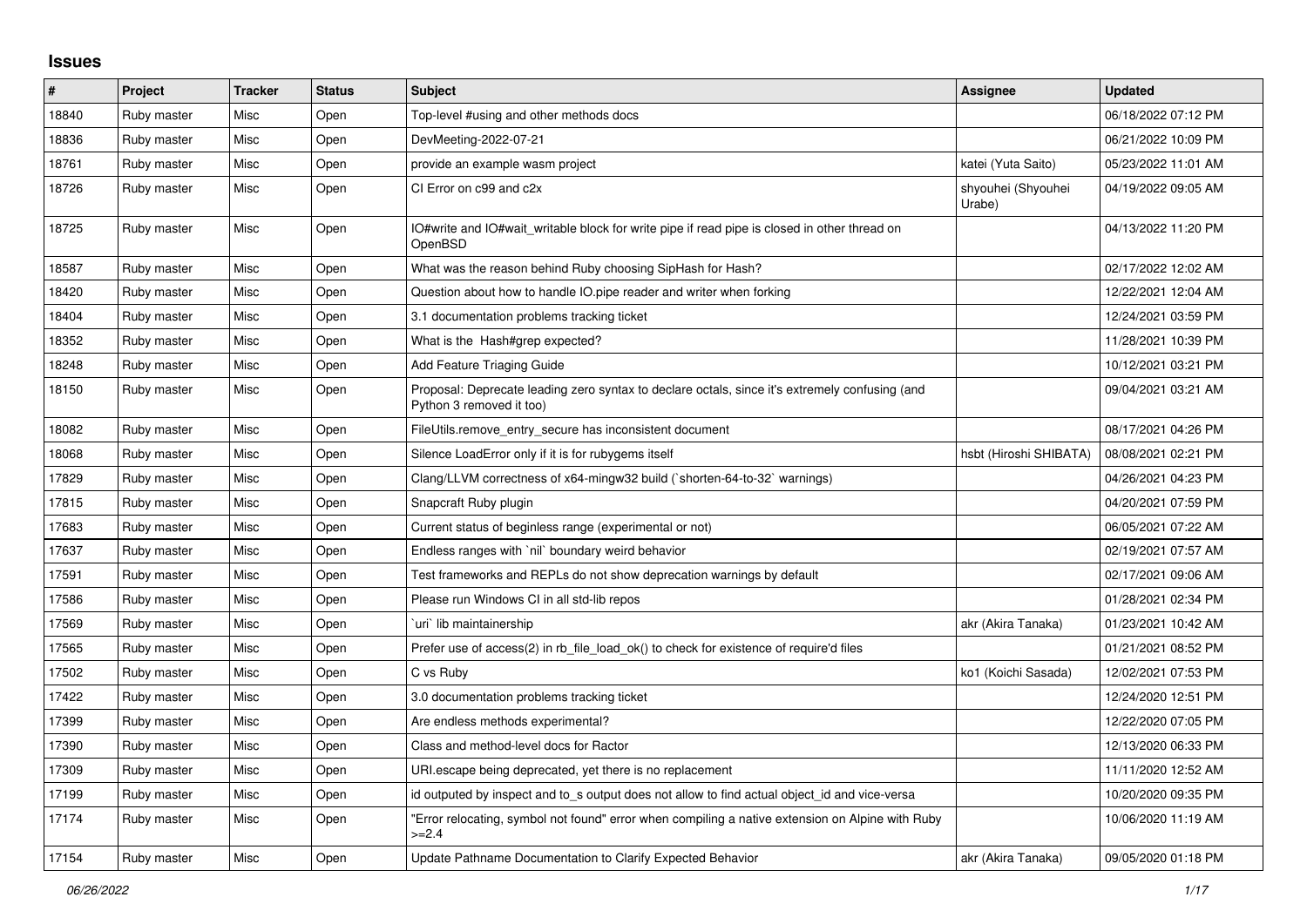| $\sharp$ | Project     | <b>Tracker</b> | <b>Status</b> | Subject                                                                                        | Assignee                       | <b>Updated</b>      |
|----------|-------------|----------------|---------------|------------------------------------------------------------------------------------------------|--------------------------------|---------------------|
| 17137    | Ruby master | Misc           | Open          | Cooperation on maintaining official docker ruby images                                         |                                | 09/02/2020 05:03 PM |
| 17053    | Ruby master | Misc           | Open          | RDoc for Hash Keys                                                                             |                                | 07/28/2020 01:21 AM |
| 16895    | Ruby master | Misc           | Open          | Request for cooperation: Try your applications/libraries with master branch and debug options  |                                | 05/15/2020 11:51 PM |
| 16803    | Ruby master | Misc           | Open          | Discussion: those internal macros reside in public API headers                                 |                                | 05/14/2020 12:27 PM |
| 16750    | Ruby master | Misc           | Open          | Change typedef of VALUE for better type checking                                               |                                | 04/03/2020 02:34 AM |
| 16678    | Ruby master | Misc           | Open          | Array#values_at has unintuitive behavior when supplied a range starting with negative index    |                                | 03/09/2020 02:06 PM |
| 16671    | Ruby master | Misc           | Open          | <b>BASERUBY</b> version policy                                                                 |                                | 03/05/2020 01:11 AM |
| 16659    | Ruby master | Misc           | Open          | Documentation on Regexp missing for absence pattern (?~pat)                                    |                                | 02/27/2020 04:16 PM |
| 16629    | Ruby master | Misc           | Open          | ruby-loco now built & saved on GitHub, both mingw & mswin builds                               |                                | 02/12/2020 01:53 PM |
| 16507    | Ruby master | Misc           | Open          | $=$ vs include? or match?                                                                      |                                | 01/12/2020 11:27 PM |
| 16487    | Ruby master | Misc           | Open          | Potential for SIMD usage in ruby-core                                                          |                                | 01/16/2020 05:25 AM |
| 16464    | Ruby master | Misc           | Open          | Which core objects should support deconstruct/deconstruct_keys?                                |                                | 12/30/2019 07:54 AM |
| 16436    | Ruby master | Misc           | Open          | hash missing #last method, make it not so consistent (it has #first)                           |                                | 01/06/2021 09:47 AM |
| 16408    | Ruby master | Misc           | Open          | Ruby docs list incorrect method signatures for PTY::getpty/PTY::spawn                          |                                | 12/12/2019 05:12 PM |
| 16396    | Ruby master | Misc           | Open          | What is the reason for this behaviour of Find.find?                                            |                                | 12/09/2019 02:51 PM |
| 16346    | Ruby master | Misc           | Open          | Confusing macro name: RUBY_MARK_NO_PIN_UNLESS_NULL                                             |                                | 11/13/2019 07:39 AM |
| 16267    | Ruby master | Misc           | Open          | MinGW CI - add to Actions?                                                                     |                                | 10/21/2019 01:10 AM |
| 16235    | Ruby master | Misc           | Open          | ENV assoc spec test does not test invalid name                                                 |                                | 10/05/2019 10:53 PM |
| 16188    | Ruby master | Misc           | Open          | What are the performance implications of the new keyword arguments in 2.7 and 3.0?             | jeremyevans0 (Jeremy<br>Evans) | 11/27/2019 04:45 PM |
| 16160    | Ruby master | Misc           | Open          | Lazy init thread local storage                                                                 |                                | 09/22/2019 01:55 AM |
| 16157    | Ruby master | Misc           | Open          | What is the correct and *portable* way to do generic delegation?                               |                                | 10/15/2019 04:28 PM |
| 16130    | Ruby master | Misc           | Open          | [Discussion / Ideas] Finding a good name for the concept of/behind guilds - primarily the NAME |                                | 08/27/2019 04:00 PM |
| 16114    | Ruby master | Misc           | Open          | Naming of "beginless range"                                                                    |                                | 10/08/2019 03:06 PM |
| 15802    | Ruby master | Misc           | Open          | Reduce the minimum string buffer size from 127 to 63 bytes                                     | ko1 (Koichi Sasada)            | 07/30/2019 04:04 AM |
| 15744    | Ruby master | Misc           | Open          | Improvement needed to documentation of 'Literals'                                              |                                | 06/24/2019 02:27 AM |
| 15654    | Ruby master | Misc           | Open          | Documentation for Complex is wrong or misleading                                               |                                | 03/11/2019 11:55 AM |
| 15568    | Ruby master | Misc           | Open          | TracePoint(:raise)#parameters raises RuntimeError                                              |                                | 01/27/2019 12:02 AM |
| 15514    | Ruby master | Misc           | Open          | Add documentation for implicit array decomposition                                             |                                | 01/10/2019 04:43 PM |
| 15510    | Ruby master | Misc           | Open          | Easter egg in Thread.handle_interrupt                                                          |                                | 01/05/2019 11:53 PM |
| 15431    | Ruby master | Misc           | Open          | Hashes and arrays should not require commas to seperate values when using new lines            |                                | 12/18/2018 11:05 AM |
| 15418    | Ruby master | Misc           | Open          | Date.parse('2018')                                                                             |                                | 12/15/2018 09:17 PM |
| 15402    | Ruby master | Misc           | Open          | Shrinking excess retained memory of container types on promotion to uncollectible              |                                | 12/11/2018 08:43 PM |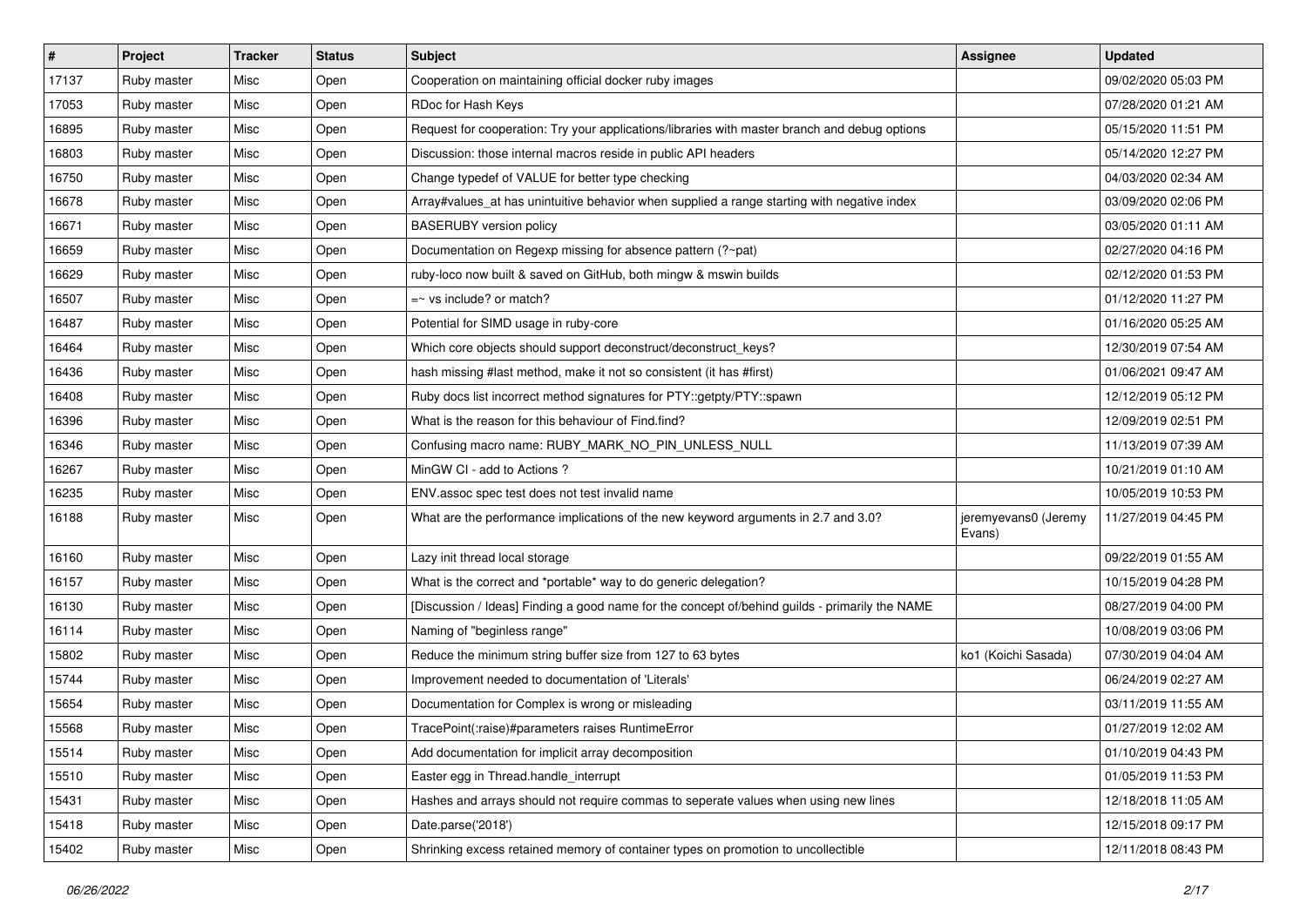| $\#$  | Project     | <b>Tracker</b> | <b>Status</b> | <b>Subject</b>                                                                                                                                        | Assignee                     | <b>Updated</b>      |
|-------|-------------|----------------|---------------|-------------------------------------------------------------------------------------------------------------------------------------------------------|------------------------------|---------------------|
| 15249 | Ruby master | Misc           | Open          | Documentation for attr accessor and attr reader should be corrected                                                                                   |                              | 10/23/2018 08:09 PM |
| 15224 | Ruby master | Misc           | Open          | [DOCs] Minor inconsistency in class Array #initialize_copy -<br>https://ruby-doc.org/core-2.5.1/Array.html#method-i-initialize_copy                   |                              | 10/13/2018 02:26 PM |
| 15202 | Ruby master | Misc           | Open          | Adding Coverity Scan to CI to see the result casually                                                                                                 |                              | 10/25/2018 10:50 AM |
| 15136 | Ruby master | Misc           | Open          | Fix - Wparentheses warnings                                                                                                                           |                              | 09/20/2018 09:41 AM |
| 15007 | Ruby master | Misc           | Open          | Let all Init xxx and extension APIs frequently called from init code paths be considered cold                                                         | naruse (Yui NARUSE)          | 12/06/2018 11:05 AM |
| 14825 | Ruby master | Misc           | Open          | When redefining 'attr_xx' methods the visibility becomes 'public'                                                                                     |                              | 06/05/2018 05:57 AM |
| 14770 | Ruby master | Misc           | Open          | [META] DevelopersMeeting                                                                                                                              |                              | 05/17/2018 12:28 PM |
| 14768 | Ruby master | Misc           | Open          | Add documentation for    and &&                                                                                                                       |                              | 05/17/2018 09:45 AM |
| 14760 | Ruby master | Misc           | Open          | cross-thread IO#close semantics                                                                                                                       | matz (Yukihiro<br>Matsumoto) | 05/17/2018 08:21 AM |
| 14735 | Ruby master | Misc           | Open          | thread-safe operations in a hash could be documented                                                                                                  |                              | 05/04/2018 01:09 PM |
| 14692 | Ruby master | Misc           | Open          | Question: Ruby stdlib's Option Parser                                                                                                                 | nobu (Nobuyoshi<br>Nakada)   | 04/22/2018 05:53 AM |
| 14673 | Ruby master | Misc           | Open          | Documentation for `Array#drop` / `drop_while` unclear in regard to modification                                                                       |                              | 04/10/2018 09:51 AM |
| 14190 | Ruby master | Misc           | Open          | What are the semantics of \$SAFE?                                                                                                                     |                              | 12/15/2017 10:28 PM |
| 14149 | Ruby master | Misc           | Open          | Ruby Birthday Thread - 25th years anniversary                                                                                                         |                              | 12/02/2017 01:40 AM |
| 14037 | Ruby master | Misc           | Open          | Writing doxygen document comments to static functions                                                                                                 |                              | 10/21/2017 07:48 AM |
| 13968 | Ruby master | Misc           | Open          | [Ruby 3.x perhaps] - A (minimal?) static variant of ruby                                                                                              |                              | 01/14/2018 03:24 PM |
| 13804 | Ruby master | Misc           | Open          | Protected methods cannot be overridden                                                                                                                |                              | 08/10/2017 09:41 PM |
| 13787 | Ruby master | Misc           | Open          | The path to Ruby 3.x - would it be useful to have a separate thread here at the tracker, for<br>discussions and issues and ideas related to ruby 3.x? |                              | 08/08/2017 08:29 AM |
| 13634 | Ruby master | Misc           | Open          | NilClass is lying about respond_to?(:clone)                                                                                                           |                              | 06/06/2017 08:27 AM |
| 13497 | Ruby master | Misc           | Open          | Docs, code samples, Ripper example                                                                                                                    |                              | 04/23/2017 04:27 AM |
| 13209 | Ruby master | Misc           | Open          | fact.rb in ruby/sample variations                                                                                                                     |                              | 02/14/2017 12:10 AM |
| 13072 | Ruby master | Misc           | Open          | Current state of date standard library                                                                                                                |                              | 09/02/2017 05:38 PM |
| 12751 | Ruby master | Misc           | Open          | Incompatibility of Ruby 3                                                                                                                             |                              | 09/14/2016 12:48 PM |
| 12595 | Ruby master | Misc           | Open          | Documentation                                                                                                                                         |                              | 07/18/2016 04:39 PM |
| 12277 | Ruby master | Misc           | Open          | Coding rule: colum number                                                                                                                             |                              | 04/13/2016 06:32 PM |
| 11783 | Ruby master | Misc           | Open          | Do you have any idea if you have a budgets?                                                                                                           |                              | 05/16/2019 09:06 PM |
| 11570 | Ruby master | Misc           | Open          | Clarify autoload chaining behavior                                                                                                                    |                              | 10/06/2015 04:52 PM |
| 11355 | Ruby master | Misc           | Open          | Exceptions inheriting from Timeout::Error should behave the same way                                                                                  |                              | 07/15/2015 04:59 PM |
| 11295 | Ruby master | Misc           | Open          | Request for comments about error messages                                                                                                             |                              | 10/22/2015 09:12 AM |
| 10983 | Ruby master | Misc           | Open          | Why blocks make Ruby methods 439% slower?                                                                                                             |                              | 11/10/2015 06:21 AM |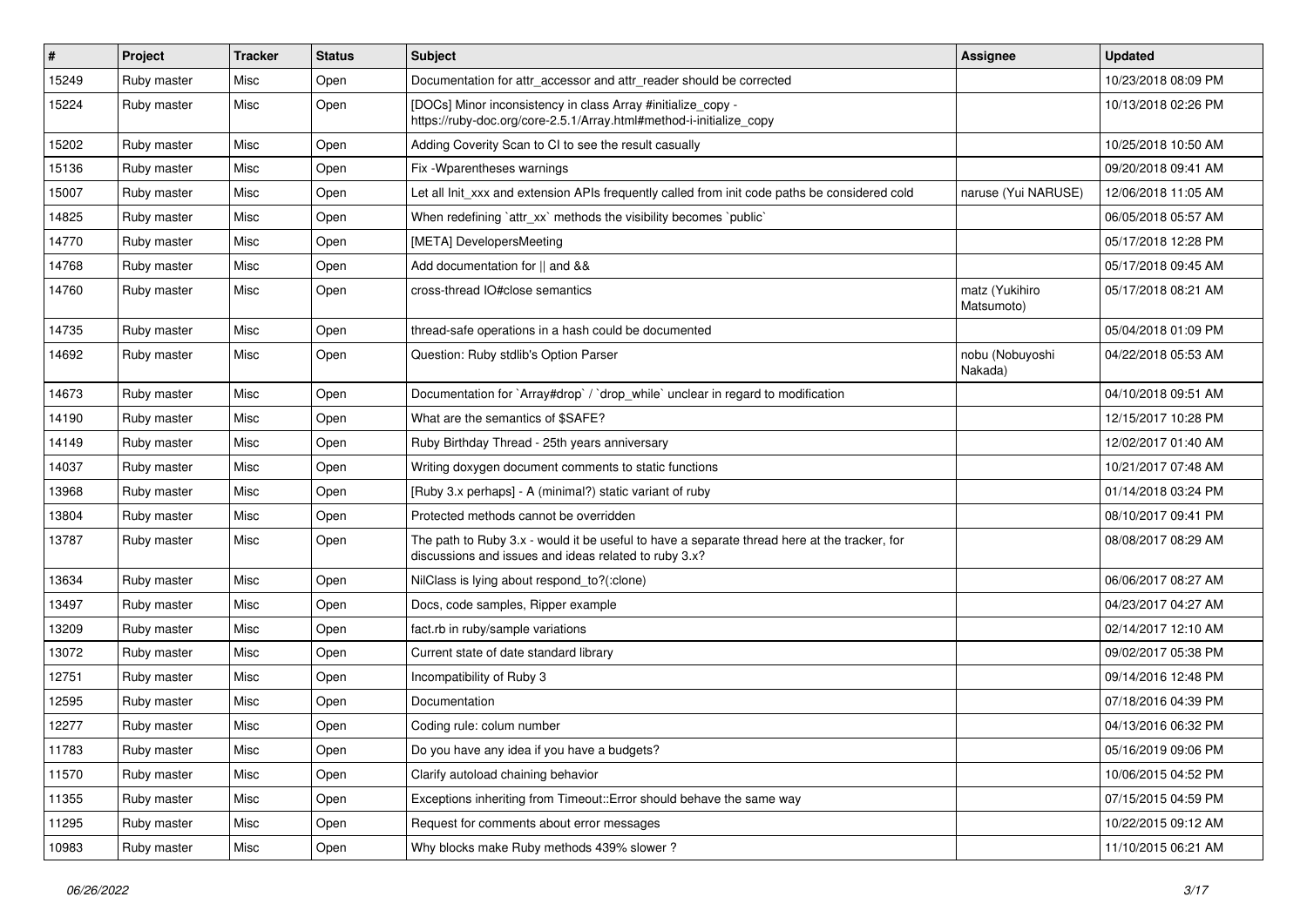| #     | Project     | <b>Tracker</b> | <b>Status</b> | Subject                                                                                                                            | Assignee                        | <b>Updated</b>      |
|-------|-------------|----------------|---------------|------------------------------------------------------------------------------------------------------------------------------------|---------------------------------|---------------------|
| 10783 | Ruby master | Misc           | Open          | String#concat has an "appending" behavior                                                                                          |                                 | 08/08/2018 03:08 AM |
| 10628 | Ruby master | Misc           | Open          | Peformance of URI module                                                                                                           | naruse (Yui NARUSE)             | 12/26/2014 04:08 PM |
| 10541 | Ruby master | Misc           | Open          | Remove shorthand string interpolation syntax                                                                                       | matz (Yukihiro<br>Matsumoto)    | 10/08/2015 05:44 PM |
| 10513 | Ruby master | Misc           | Open          | instance_eval yields the receiver, but is documented to yield no arguments                                                         | zzak (Zachary Scott)            | 11/14/2014 10:29 PM |
| 10424 | Ruby master | Misc           | Open          | Error message when sorting NaN                                                                                                     |                                 | 10/25/2014 02:13 PM |
| 10312 | Ruby master | Misc           | Open          | Give people more control over how the ruby parser sees code and lexical code elements<br>(valid/invalid - toggle options) + macros |                                 | 01/20/2016 05:14 PM |
| 9832  | Ruby master | Misc           | Open          | better concurrency in threads                                                                                                      |                                 | 05/12/2014 12:33 PM |
| 9724  | Ruby master | Misc           | Open          | Warnings in Ruby: allow per-file directives to i.e. suppress warnings                                                              |                                 | 04/10/2014 06:21 PM |
| 9516  | Ruby master | Misc           | Open          | Consolidate all deprecation messages to one or more helper methods                                                                 |                                 | 02/13/2014 05:11 PM |
| 18371 | Ruby master | Misc           | Assigned      | Release branches (release information in general)                                                                                  | naruse (Yui NARUSE)             | 03/23/2022 10:32 PM |
| 17720 | Ruby master | Misc           | Assigned      | Cirrus CI to check non-x86_64 architecture cases by own machines                                                                   | jaruga (Jun Aruga)              | 09/26/2021 10:24 AM |
| 17662 | Ruby master | Misc           | Assigned      | The heredoc pattern used in tests does not syntax highlight correctly in many editors                                              | nobu (Nobuyoshi<br>Nakada)      | 06/30/2021 12:54 PM |
| 17376 | Ruby master | Misc           | Assigned      | Reduce number of GitHub Actions                                                                                                    | shyouhei (Shyouhei<br>Urabe)    | 12/10/2020 11:50 AM |
| 16805 | Ruby master | Misc           | Assigned      | Coroutine's license is unclear                                                                                                     | ReiOdaira (Rei Odaira)          | 07/01/2021 10:09 PM |
| 16747 | Ruby master | Misc           | Assigned      | Repository reorganization request                                                                                                  | nobu (Nobuyoshi<br>Nakada)      | 05/22/2020 01:30 PM |
| 16630 | Ruby master | Misc           | Assigned      | Deprecate pub/ruby/*snapshot* and use pub/ruby/snapshot/* instead                                                                  | matz (Yukihiro<br>Matsumoto)    | 02/27/2020 09:52 AM |
| 16512 | Ruby master | Misc           | Assigned      | Improving `www.ruby-lang.org` reference by merging with `rubyreferences.github.io`                                                 | zverok (Victor<br>Shepelev)     | 02/01/2022 12:28 PM |
| 16124 | Ruby master | Misc           | Assigned      | Let the transient heap belong to objspace                                                                                          | ko1 (Koichi Sasada)             | 11/18/2019 08:48 AM |
| 16025 | Ruby master | Misc           | Assigned      | 'st_check_for_sizeof_st_index_t' declared as array with a negative size (emscripten)                                               | nobu (Nobuyoshi<br>Nakada)      | 07/30/2019 11:20 AM |
| 15806 | Ruby master | Misc           | Assigned      | Explicitly initialise encodings on init to remove branches on encoding lookup                                                      | nobu (Nobuyoshi<br>Nakada)      | 08/29/2019 04:29 AM |
| 15487 | Ruby master | Misc           | Assigned      | Clarify default gems maintanance policy                                                                                            | hsbt (Hiroshi SHIBATA)          | 12/30/2018 08:42 PM |
| 14917 | Ruby master | Misc           | Assigned      | Add RDoc documents to tar ball                                                                                                     | aycabta (aycabta.)              | 07/21/2018 09:29 AM |
| 13622 | Ruby master | Misc           | Assigned      | Documentation missing                                                                                                              | stomar (Marcus<br>Stollsteimer) | 06/03/2017 07:27 AM |
| 12911 | Ruby master | Misc           | Assigned      | Translate docs                                                                                                                     |                                 | 11/24/2021 04:52 AM |
| 10791 | Ruby master | Misc           | Assigned      | [PATCH 1/1] Remove unnecessary passing value from doc for Observable                                                               |                                 | 08/10/2018 10:51 AM |
| 10560 | Ruby master | Misc           | Assigned      | confusion between $x=x+y$ , $x+=y$ , x.concat(y) and y.each{ z  $x<}$                                                              | zzak (Zachary Scott)            | 01/05/2018 09:02 PM |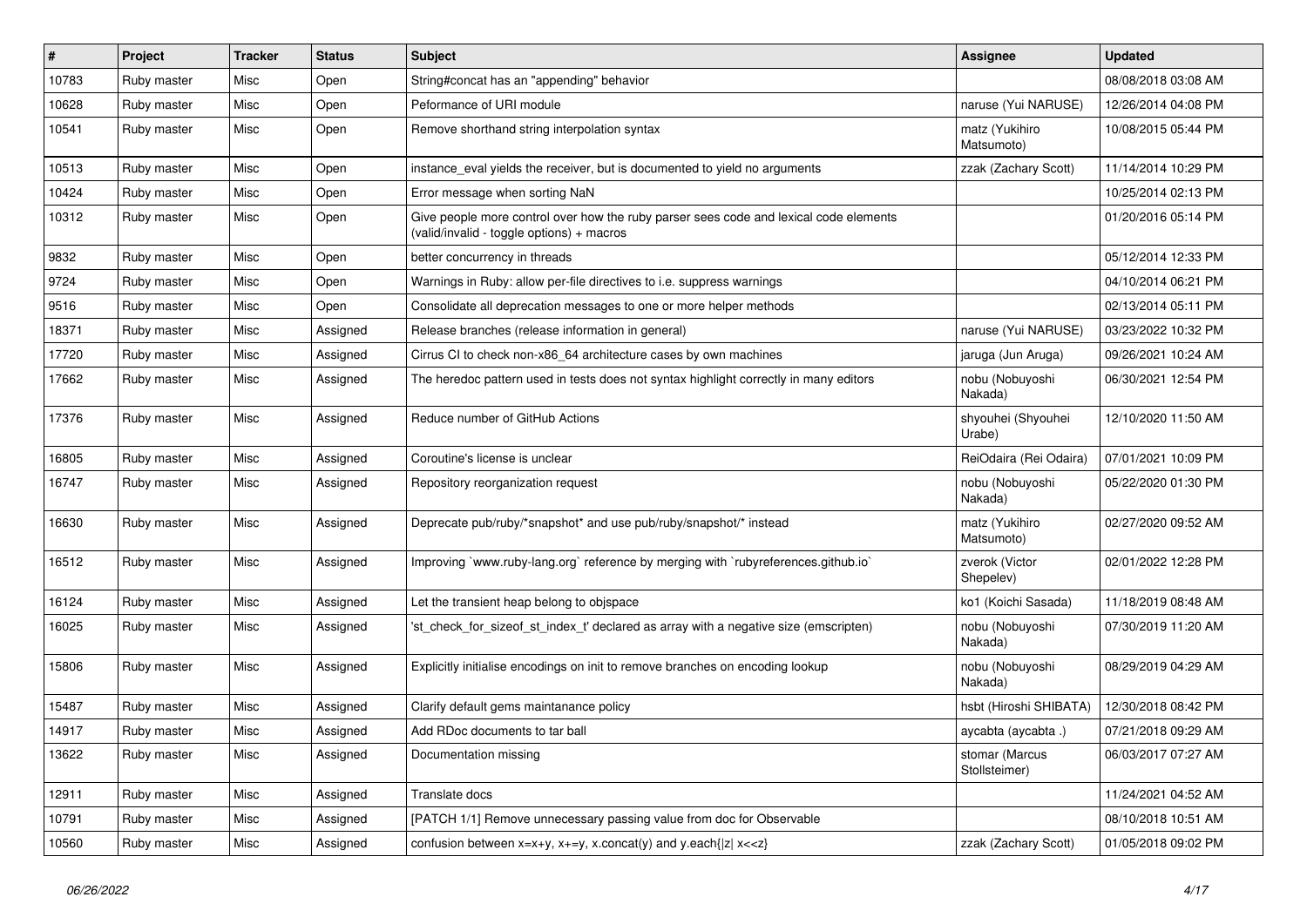| $\vert$ # | <b>Project</b> | <b>Tracker</b> | <b>Status</b> | Subject                                                                                                                                                                  | <b>Assignee</b>              | <b>Updated</b>      |
|-----------|----------------|----------------|---------------|--------------------------------------------------------------------------------------------------------------------------------------------------------------------------|------------------------------|---------------------|
| 9136      | Ruby master    | Misc           | Assigned      | Deprecated Enumerator.new(object, method) bad for BasicObject                                                                                                            | zzak (Zachary Scott)         | 11/23/2013 03:58 AM |
| 18834     | Ruby master    | Misc           | Feedback      | Significant change in loop speeds (regressing using while loop on ARM chips)                                                                                             |                              | 06/23/2022 03:30 PM |
| 18691     | Ruby master    | Misc           | Feedback      | An option to run `make rbconfig.rb` in a different directory                                                                                                             |                              | 06/16/2022 04:59 PM |
| 16013     | Ruby master    | Misc           | Feedback      | Bundler                                                                                                                                                                  | hsbt (Hiroshi SHIBATA)       | 10/17/2019 05:20 PM |
| 15905     | Ruby master    | Misc           | Feedback      | [Documentation] [Request for the wiki at https://bugs.ruby-lang.org/projects/ruby-trunk/wiki] -<br>Consider adding more information to statically compiled ruby variants |                              | 06/06/2019 03:07 PM |
| 15723     | Ruby master    | Misc           | Feedback      | Reconsider numbered parameters                                                                                                                                           | matz (Yukihiro<br>Matsumoto) | 10/03/2019 07:16 PM |
| 15486     | Ruby master    | Misc           | Feedback      | Default gems README.md                                                                                                                                                   | hsbt (Hiroshi SHIBATA)       | 03/11/2019 12:19 PM |
| 13057     | Ruby master    | Misc           | Feedback      | BasicObject#_send_ documentation contains references to #send                                                                                                            |                              | 12/26/2016 09:49 PM |
| 10766     | Ruby master    | Misc           | Feedback      | Build failed generating RDoc documentation                                                                                                                               |                              | 05/17/2016 06:37 AM |
| 18841     | Ruby master    | Feature        | Open          | Proposal: autoload_relative                                                                                                                                              |                              | 06/19/2022 11:22 PM |
| 18835     | Ruby master    | Feature        | Open          | Add InstructionSequence#type method                                                                                                                                      |                              | 06/16/2022 10:30 PM |
| 18832     | Ruby master    | Feature        | Open          | Do not have class/module keywords consider ancestors of Object                                                                                                           |                              | 06/21/2022 05:50 AM |
| 18831     | Ruby master    | Feature        | Open          | Block argument to `yield`                                                                                                                                                |                              | 06/18/2022 03:12 AM |
| 18825     | Ruby master    | Feature        | Open          | Specialized instruction for "array literal + `.hash`"                                                                                                                    |                              | 06/14/2022 05:24 PM |
| 18822     | Ruby master    | Feature        | Open          | Ruby lack a proper method to percent-encode strings for URIs (RFC 3986)                                                                                                  |                              | 06/09/2022 02:42 PM |
| 18821     | Ruby master    | Feature        | Open          | Expose Pattern Matching interfaces in core classes                                                                                                                       |                              | 06/09/2022 07:24 AM |
| 18815     | Ruby master    | Feature        | Open          | instance_{eval,exec} vs Proc#>>                                                                                                                                          |                              | 06/02/2022 05:17 PM |
| 18814     | Ruby master    | Feature        | Open          | Ractor: add method to query incoming message queue size                                                                                                                  |                              | 06/02/2022 11:59 AM |
| 18812     | Ruby master    | Feature        | Open          | Add ability to trace exit locations for YJIT                                                                                                                             |                              | 06/01/2022 02:42 PM |
| 18809     | Ruby master    | Feature        | Open          | Add Numeric#ceildiv                                                                                                                                                      |                              | 06/21/2022 06:21 PM |
| 18798     | Ruby master    | Feature        | Open          | 'UnboundMethod#==' with inherited classes                                                                                                                                |                              | 05/25/2022 12:32 AM |
| 18776     | Ruby master    | Feature        | Open          | <b>Object Shapes</b>                                                                                                                                                     |                              | 05/13/2022 01:11 AM |
| 18774     | Ruby master    | Feature        | Open          | Add Queue#pop(timeout:)                                                                                                                                                  |                              | 05/20/2022 12:27 AM |
| 18762     | Ruby master    | Feature        | Open          | Add an Array#undigits that compliments Integer#digits                                                                                                                    |                              | 05/03/2022 08:08 PM |
| 18757     | Ruby master    | Feature        | Open          | Introduce %R percent literal for anchored regular expression patterns                                                                                                    |                              | 04/27/2022 05:30 PM |
| 18736     | Ruby master    | Feature        | Open          | self-p for method chain                                                                                                                                                  |                              | 04/15/2022 11:09 AM |
| 18690     | Ruby master    | Feature        | Open          | Allow `Kernel#then` to take arguments                                                                                                                                    |                              | 05/10/2022 06:16 PM |
| 18685     | Ruby master    | Feature        | Open          | Enumerator.product: Cartesian product of enumerables                                                                                                                     |                              | 04/26/2022 07:02 AM |
| 18683     | Ruby master    | Feature        | Open          | Allow to create hashes with a specific capacity.                                                                                                                         |                              | 04/22/2022 02:34 PM |
| 18675     | Ruby master    | Feature        | Open          | Add new exception class for resolv timeouts                                                                                                                              |                              | 04/01/2022 11:22 PM |
| 18668     | Ruby master    | Feature        | Open          | Merge `io-nonblock` gems into core                                                                                                                                       |                              | 04/21/2022 10:02 AM |
| 18659     | Ruby master    | Feature        | Open          | Create a Binding at the time of an exception and make it available to Rescue                                                                                             |                              | 03/25/2022 10:55 AM |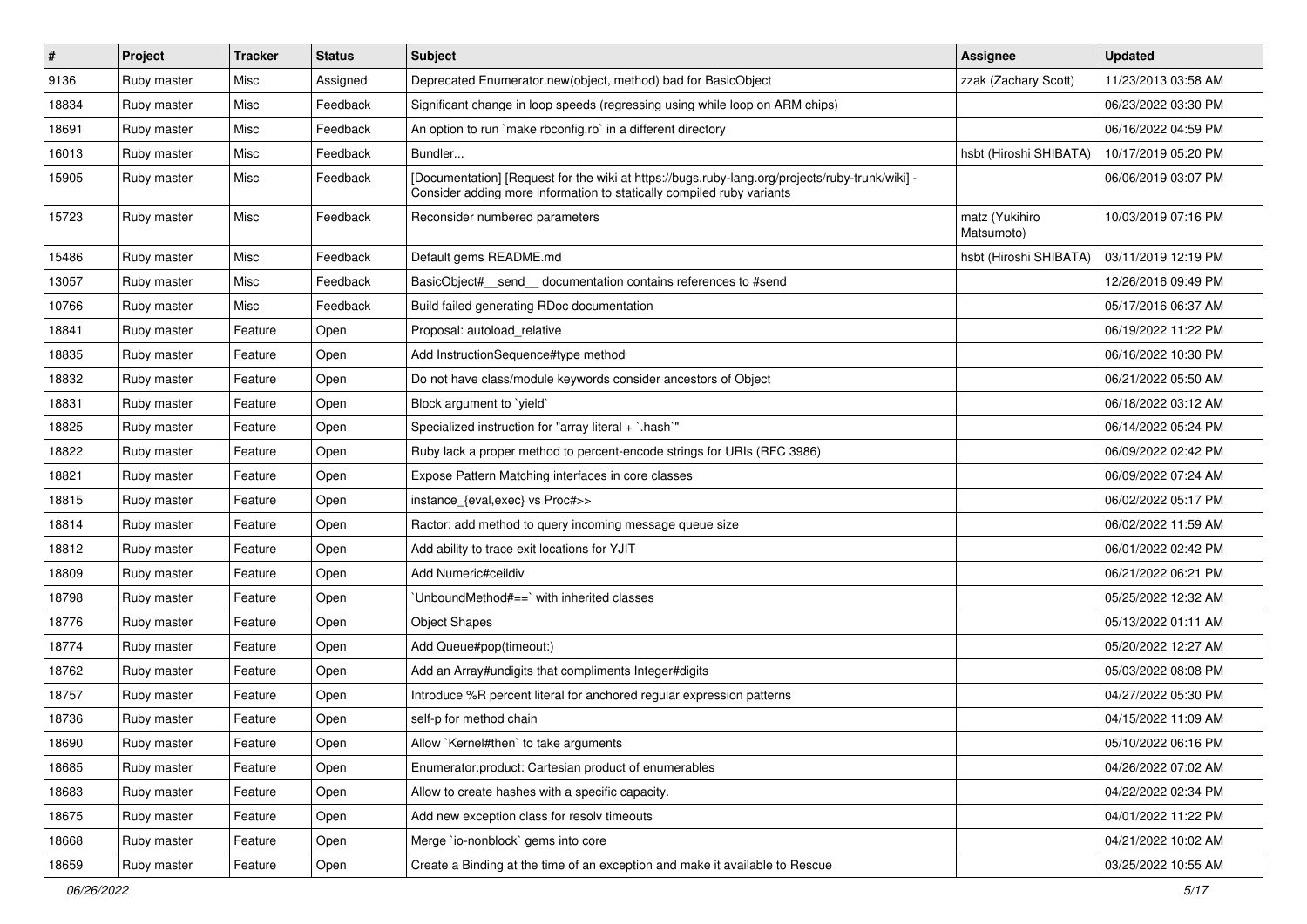| $\sharp$ | Project     | <b>Tracker</b> | <b>Status</b> | Subject                                                                                   | <b>Assignee</b>                         | <b>Updated</b>      |
|----------|-------------|----------------|---------------|-------------------------------------------------------------------------------------------|-----------------------------------------|---------------------|
| 18654    | Ruby master | Feature        | Open          | Enhancements to prettyprint                                                               | akr (Akira Tanaka)                      | 05/12/2022 01:44 PM |
| 18647    | Ruby master | Feature        | Open          | Non-recursive option for iseq-targeted Tracepoints in ruby 2.6+                           |                                         | 03/18/2022 09:41 AM |
| 18644    | Ruby master | Feature        | Open          | Coerce anything callable to a Proc                                                        |                                         | 06/18/2022 05:28 PM |
| 18642    | Ruby master | Feature        | Open          | Named ripper fields                                                                       |                                         | 05/12/2022 01:37 PM |
| 18640    | Ruby master | Feature        | Open          | default empty string argument for `String#sub` and `String#sub!`, e.g. `"hello".sub("I")` |                                         | 03/19/2022 02:33 AM |
| 18639    | Ruby master | Feature        | Open          | Update Unicode data to Unicode Version 15.0.0                                             | duerst (Martin Dürst)                   | 03/22/2022 07:38 PM |
| 18630    | Ruby master | Feature        | Open          | Introduce general `IO#timeout` and `IO#timeout=`for all (non-)blocking operations.        |                                         | 04/21/2022 09:36 AM |
| 18617    | Ruby master | Feature        | Open          | Allow multiples keys in Hash#[] acting like Hash#dig                                      |                                         | 03/10/2022 01:36 PM |
| 18603    | Ruby master | Feature        | Open          | Allow syntax like obj.method(arg)=value                                                   |                                         | 02/27/2022 05:04 PM |
| 18597    | Ruby master | Feature        | Open          | Strings need a named method like 'dup' that doesn't duplicate if receiver is mutable      |                                         | 02/26/2022 11:56 PM |
| 18594    | Ruby master | Feature        | Open          | Add a #to h method on URI::Generic                                                        |                                         | 03/31/2022 01:18 PM |
| 18593    | Ruby master | Feature        | Open          | Add back URI.escape                                                                       |                                         | 02/18/2022 07:45 PM |
| 18583    | Ruby master | Feature        | Open          | Pattern-matching: API for custom unpacking strategies?                                    |                                         | 03/17/2022 01:10 PM |
| 18576    | Ruby master | Feature        | Open          | Rename `ASCII-8BIT` encoding to `BINARY`                                                  |                                         | 03/17/2022 03:06 PM |
| 18573    | Ruby master | Feature        | Open          | Object#pack1                                                                              |                                         | 02/08/2022 08:51 AM |
| 18568    | Ruby master | Feature        | Open          | Explore lazy RubyGems boot to reduce need for --disable-gems                              |                                         | 02/17/2022 07:15 AM |
| 18564    | Ruby master | Feature        | Open          | Add Exception#detailed_message                                                            | mame (Yusuke Endoh)                     | 02/01/2022 08:06 PM |
| 18559    | Ruby master | Feature        | Open          | Allocation tracing: Objects created by the parser are attributed to Kernel.require        |                                         | 01/31/2022 12:14 PM |
| 18554    | Ruby master | Feature        | Open          | Move unicode_normalize to a default gem                                                   |                                         | 01/31/2022 05:51 PM |
| 18551    | Ruby master | Feature        | Open          | Make Range#reverse_each to raise an exception if endless                                  |                                         | 01/28/2022 11:13 PM |
| 18515    | Ruby master | Feature        | Open          | Add Range#reverse_each implementation for performance                                     |                                         | 01/31/2022 02:23 AM |
| 18498    | Ruby master | Feature        | Open          | Introduce a public WeakKeysMap that compares by equality                                  |                                         | 02/20/2022 04:06 PM |
| 18494    | Ruby master | Feature        | Open          | [RFC] ENV["RUBY_GC_"]= changes GC parameters dynamically                                  |                                         | 01/17/2022 11:15 PM |
| 18478    | Ruby master | Feature        | Open          | Module#constant_pairs                                                                     |                                         | 01/11/2022 07:55 PM |
| 18477    | Ruby master | Feature        | Open          | Float#sqrt and Integer#sqrt                                                               |                                         | 01/11/2022 07:34 PM |
| 18463    | Ruby master | Feature        | Open          | Random number generation with xoshiro                                                     |                                         | 02/13/2022 09:12 AM |
| 18462    | Ruby master | Feature        | Open          | Proposal to merge WASI based WebAssembly support                                          |                                         | 03/24/2022 03:05 AM |
| 18440    | Ruby master | Feature        | Open          | YJIT is enabled if any YJIT tuning options are set                                        |                                         | 12/30/2021 08:17 PM |
| 18439    | Ruby master | Feature        | Open          | Support YJIT for VC++                                                                     | maximecb (Maxime<br>Chevalier-Boisvert) | 01/10/2022 11:29 PM |
| 18438    | Ruby master | Feature        | Open          | Add `Exception#additional_message` to show additional error information                   |                                         | 02/07/2022 02:55 AM |
| 18423    | Ruby master | Feature        | Open          | Installing stable versions like 3.0.3 from source generates fatal error by make           |                                         | 12/23/2021 11:44 PM |
| 18418    | Ruby master | Feature        | Open          | Add Net::HTTP#security level=                                                             |                                         | 12/19/2021 11:58 AM |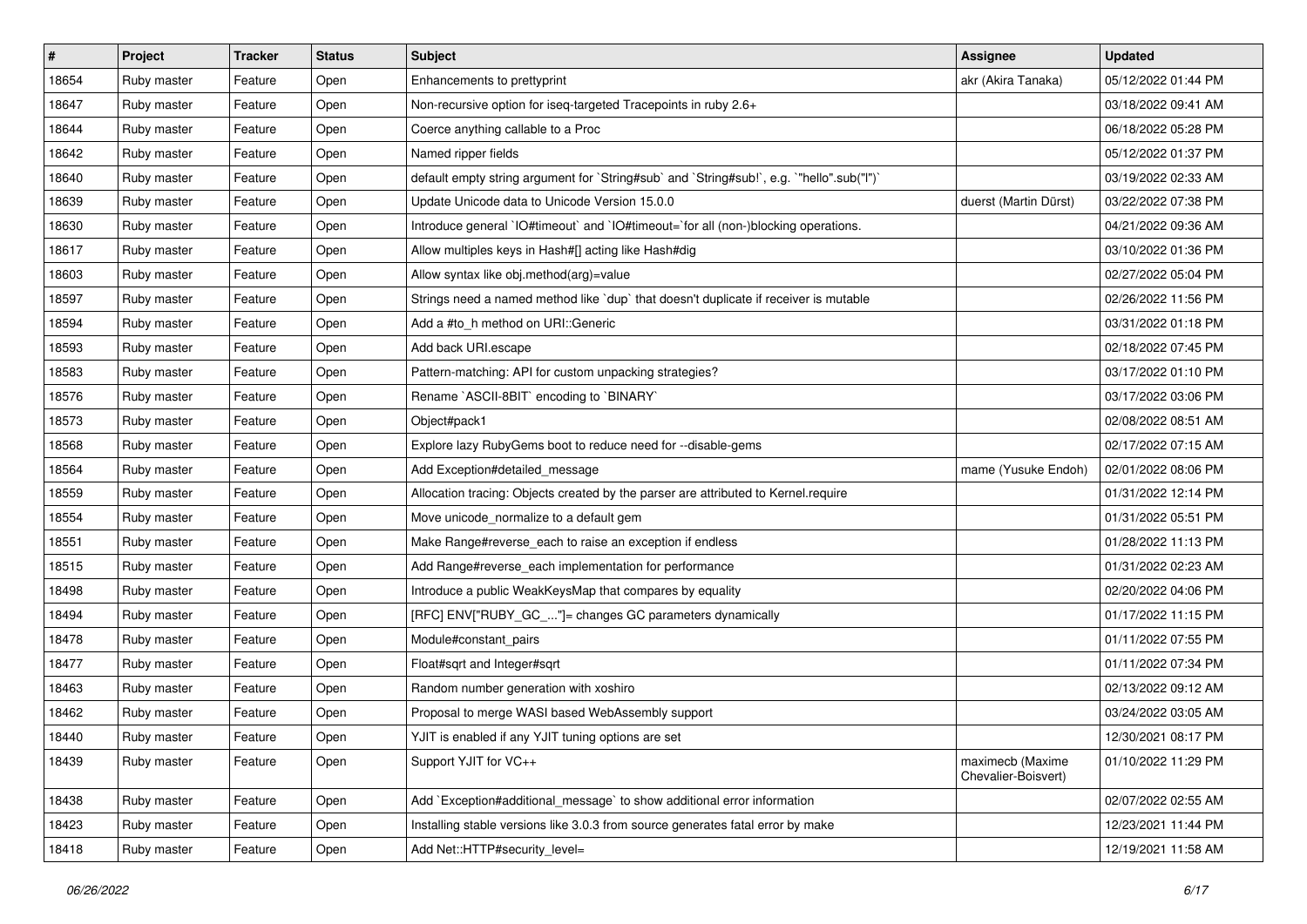| $\vert$ # | Project     | <b>Tracker</b> | <b>Status</b> | <b>Subject</b>                                                                                                                                                        | Assignee                      | <b>Updated</b>      |
|-----------|-------------|----------------|---------------|-----------------------------------------------------------------------------------------------------------------------------------------------------------------------|-------------------------------|---------------------|
| 18411     | Ruby master | Feature        | Open          | Introduce `Fiber.blocking` for disabling scheduler.                                                                                                                   |                               | 12/23/2021 05:10 PM |
| 18410     | Ruby master | Feature        | Open          | Proposal to make inspect include underscores on numerics                                                                                                              |                               | 12/16/2021 09:07 AM |
| 18402     | Ruby master | Feature        | Open          | Argument Labels                                                                                                                                                       |                               | 01/31/2022 06:14 PM |
| 18401     | Ruby master | Feature        | Open          | Rework `require_relative` to add the "current path" on `\$LOAD_PATH`                                                                                                  |                               | 12/09/2021 05:41 PM |
| 18395     | Ruby master | Feature        | Open          | Introduce Array#subtract! for performance                                                                                                                             |                               | 12/08/2021 04:42 PM |
| 18384     | Ruby master | Feature        | Open          | Pattern Match Object                                                                                                                                                  |                               | 05/07/2022 06:01 PM |
| 18376     | Ruby master | Feature        | Open          | Version comparison API                                                                                                                                                |                               | 12/30/2021 10:33 AM |
| 18369     | Ruby master | Feature        | Open          | users.detect(:name, "Dorian") as shorthand for users.detect {  user  user.name == "Dorian" }                                                                          |                               | 12/03/2021 02:23 PM |
| 18368     | Ruby master | Feature        | Open          | Range#step semantics for non-Numeric ranges                                                                                                                           |                               | 02/02/2022 03:42 PM |
| 18360     | Ruby master | Feature        | Open          | <b>PrettyPrint enhancements</b>                                                                                                                                       |                               | 11/24/2021 12:15 AM |
| 18357     | Ruby master | Feature        | Open          | Proposal: stop raising when block passed to IO#each_* closes the IO                                                                                                   |                               | 11/22/2021 09:03 PM |
| 18334     | Ruby master | Feature        | Open          | ENV#to_h returns a new Hash object but Hash#to_h does not, which can cause inconsistencies                                                                            |                               | 11/17/2021 05:46 PM |
| 18332     | Ruby master | Feature        | Open          | a ? b                                                                                                                                                                 |                               | 12/29/2021 04:38 AM |
| 18331     | Ruby master | Feature        | Open          | Kernel.#Time                                                                                                                                                          |                               | 11/13/2021 12:41 PM |
| 18296     | Ruby master | Feature        | Open          | Custom exception formatting should override `Exception#full_message`.                                                                                                 |                               | 12/15/2021 08:49 PM |
| 18291     | Ruby master | Feature        | Open          | When use $=\sim$ with named group, if regex is on the right side, variable not defined.                                                                               |                               | 11/06/2021 12:36 PM |
| 18285     | Ruby master | Feature        | Open          | NoMethodError#message uses a lot of CPU/is really expensive to call                                                                                                   |                               | 01/30/2022 12:45 PM |
| 18275     | Ruby master | Feature        | Open          | Add an option to define_method to not capture the surrounding environment                                                                                             | ko1 (Koichi Sasada)           | 12/03/2021 02:34 PM |
| 18265     | Ruby master | Feature        | Open          | Self-contained one-binary feature which discuss on ruby kaigi 2021 day 2, <sup>[]</sup> Ruby Committers vs<br>the World / CRuby Committers <sup>[]</sup>              |                               | 10/24/2021 04:11 PM |
| 18262     | Ruby master | Feature        | Open          | Enumerator::Lazy#partition                                                                                                                                            |                               | 11/20/2021 10:17 AM |
| 18259     | Ruby master | Feature        | Open          | Support quarter spec %q in Time#strftime                                                                                                                              |                               | 10/21/2021 12:15 PM |
| 18256     | Ruby master | Feature        | Open          | Change the canonical name of Thread::Mutex, Thread::Queue, Thread::SizedQueue and<br>Thread::ConditionVariable to just Mutex, Queue, SizedQueue and ConditionVariable |                               | 10/20/2021 10:59 PM |
| 18242     | Ruby master | Feature        | Open          | Parser makes multiple assignment sad in confusing way                                                                                                                 |                               | 10/09/2021 07:58 AM |
| 18228     | Ruby master | Feature        | Open          | Add a `timeout` option to `IO.copy_stream`                                                                                                                            |                               | 10/01/2021 05:10 AM |
| 18227     | Ruby master | Feature        | Open          | Static class initialization.                                                                                                                                          | ioquatix (Samuel<br>Williams) | 09/29/2021 09:21 PM |
| 18194     | Ruby master | Feature        | Open          | No easy way to format exception messages per thread/fiber scheduler context.                                                                                          | mame (Yusuke Endoh)           | 09/29/2021 10:10 AM |
| 18181     | Ruby master | Feature        | Open          | Introduce Enumerable#min_with_value, max_with_value, and minmax_with_value                                                                                            |                               | 01/25/2022 07:33 AM |
| 18179     | Ruby master | Feature        | Open          | Add Math methods to Numeric                                                                                                                                           |                               | 03/24/2022 02:54 PM |
| 18168     | Ruby master | Feature        | Open          | Add ActiveSupport deep_transform_values to Ruby                                                                                                                       |                               | 09/15/2021 05:29 AM |
| 18162     | Ruby master | Feature        | Open          | Shorthand method Proc#isolate to create isolated proc objects                                                                                                         |                               | 09/13/2021 02:33 AM |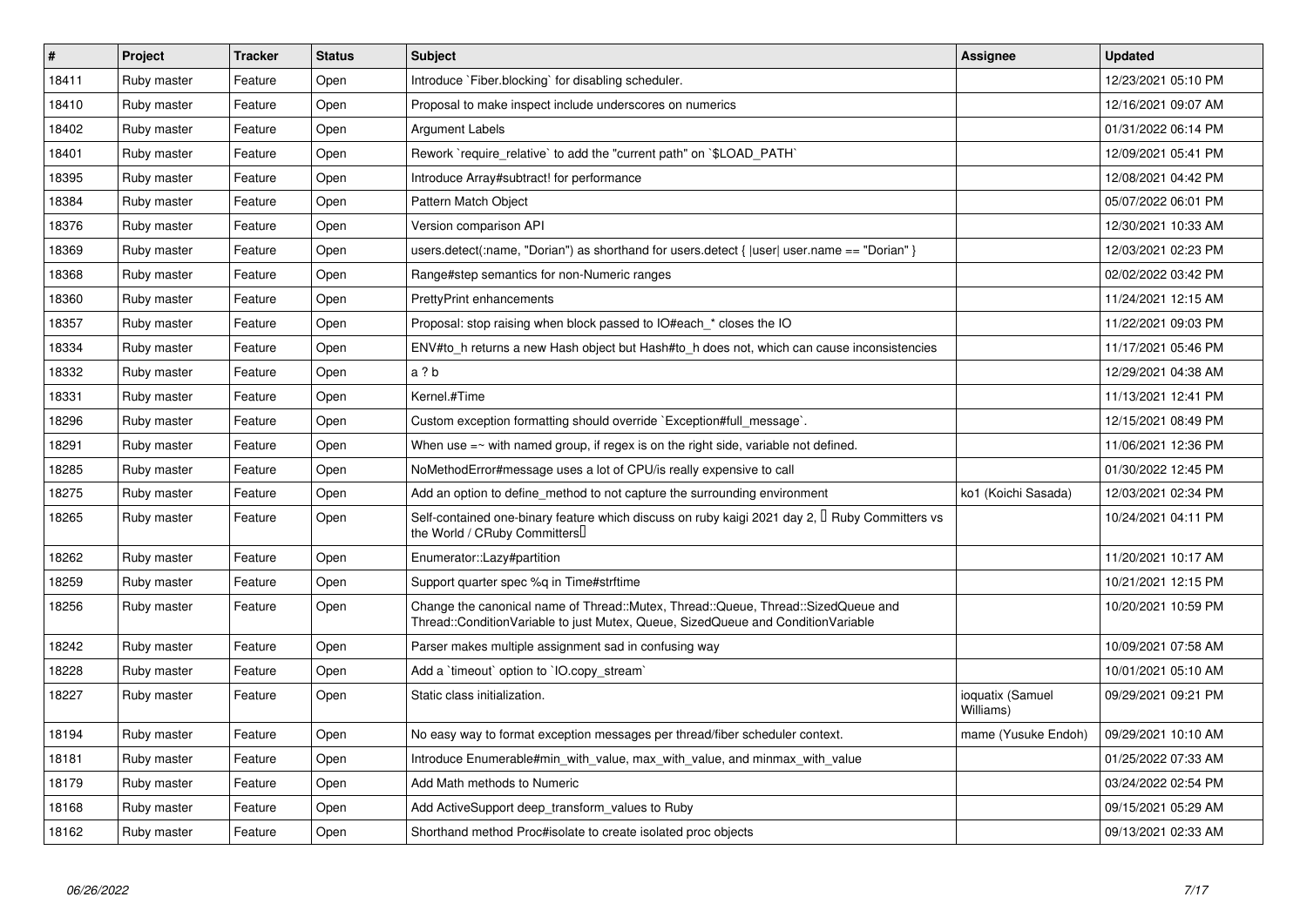| #     | Project     | <b>Tracker</b> | <b>Status</b> | <b>Subject</b>                                                                                                                              | Assignee                     | <b>Updated</b>      |
|-------|-------------|----------------|---------------|---------------------------------------------------------------------------------------------------------------------------------------------|------------------------------|---------------------|
| 18159 | Ruby master | Feature        | Open          | Integrate functionality of dead end gem into Ruby                                                                                           | matz (Yukihiro<br>Matsumoto) | 06/17/2022 02:06 PM |
| 18151 | Ruby master | Feature        | Open          | Incorrect Resoly result when DNS server is unreachable                                                                                      |                              | 09/18/2021 12:22 AM |
| 18146 | Ruby master | Feature        | Open          | Add `delete_prefix` and `delete_suffix` to `Pathname`                                                                                       |                              | 09/03/2021 04:59 AM |
| 18137 | Ruby master | Feature        | Open          | A new method to check Proc is isolated or not                                                                                               |                              | 10/27/2021 07:30 AM |
| 18136 | Ruby master | Feature        | Open          | take_while_after                                                                                                                            |                              | 01/28/2022 06:23 AM |
| 18135 | Ruby master | Feature        | Open          | Introduce Enumerable#detect only                                                                                                            |                              | 09/02/2021 05:44 PM |
| 18127 | Ruby master | Feature        | Open          | Ractor-local version of Singleton                                                                                                           |                              | 11/09/2021 02:45 PM |
| 18083 | Ruby master | Feature        | Open          | Capture error in ensure block.                                                                                                              |                              | 10/21/2021 01:00 PM |
| 18070 | Ruby master | Feature        | Open          | `attr` should be removed                                                                                                                    |                              | 08/09/2021 05:51 PM |
| 18069 | Ruby master | Feature        | Open          | instance_exec` is just ignored when the block is originally a method                                                                        |                              | 08/10/2021 05:33 AM |
| 18063 | Ruby master | Feature        | Open          | io uring implementation                                                                                                                     |                              | 08/05/2021 10:02 AM |
| 18057 | Ruby master | Feature        | Open          | Introduce Array#mean                                                                                                                        |                              | 08/02/2021 02:16 PM |
| 18055 | Ruby master | Feature        | Open          | Introduce                                                                                                                                   |                              | 07/30/2021 09:30 AM |
| 18035 | Ruby master | Feature        | Open          | Introduce general model/semantic for immutable by default.                                                                                  |                              | 11/09/2021 04:47 PM |
| 18033 | Ruby master | Feature        | Open          | Time.new to parse a string                                                                                                                  |                              | 12/07/2021 02:15 PM |
| 18005 | Ruby master | Feature        | Open          | Enable non-blocking 'binding.irb'.                                                                                                          |                              | 06/24/2021 07:20 PM |
| 18004 | Ruby master | Feature        | Open          | Add Async to the stdlib                                                                                                                     |                              | 11/26/2021 06:01 AM |
| 17994 | Ruby master | Feature        | Open          | Clarify 'IO.read' behavior and add 'File.read' method                                                                                       |                              | 07/16/2021 03:04 AM |
| 17950 | Ruby master | Feature        | Open          | Unable to pattern-match against a String key                                                                                                |                              | 06/15/2021 11:42 AM |
| 17944 | Ruby master | Feature        | Open          | Remove Socket.gethostbyaddr and Socket.gethostbyname                                                                                        |                              | 06/10/2021 08:26 AM |
| 17942 | Ruby master | Feature        | Open          | Add a `initialize(public @a, private @b)` shortcut syntax for defining public/private accessors for<br>instance vars as part of constructor |                              | 12/13/2021 12:43 AM |
| 17938 | Ruby master | Feature        | Open          | Keyword alternative for boolean positional arguments                                                                                        |                              | 07/15/2021 06:46 AM |
| 17924 | Ruby master | Feature        | Open          | Range#infinite?                                                                                                                             |                              | 07/08/2021 11:58 PM |
| 17884 | Ruby master | Feature        | Open          | locindex for profiling tools                                                                                                                | ko1 (Koichi Sasada)          | 05/24/2021 04:17 PM |
| 17859 | Ruby master | Feature        | Open          | Start IRB when running just `ruby`                                                                                                          |                              | 05/14/2021 07:54 AM |
| 17856 | Ruby master | Feature        | Open          | ary.member? is slower than ary.include?                                                                                                     |                              | 05/11/2021 10:12 AM |
| 17851 | Ruby master | Feature        | Open          | ruby extension for memoryview                                                                                                               |                              | 05/05/2021 03:15 PM |
| 17849 | Ruby master | Feature        | Open          | Fix Timeout timeout so that it can be used in threaded Web servers                                                                          | matz (Yukihiro<br>Matsumoto) | 04/10/2022 06:26 AM |
| 17844 | Ruby master | Feature        | Open          | Support list of methods to test with respond_to?                                                                                            |                              | 05/06/2021 07:00 PM |
| 17834 | Ruby master | Feature        | Open          | Add a Bytes and BytesArray class that implement memoryview                                                                                  |                              | 05/06/2021 02:22 PM |
| 17833 | Ruby master | Feature        | Open          | add IO.readinto(b) where b is a bytes like object that is you can get a memoryview from                                                     |                              | 06/30/2021 02:36 PM |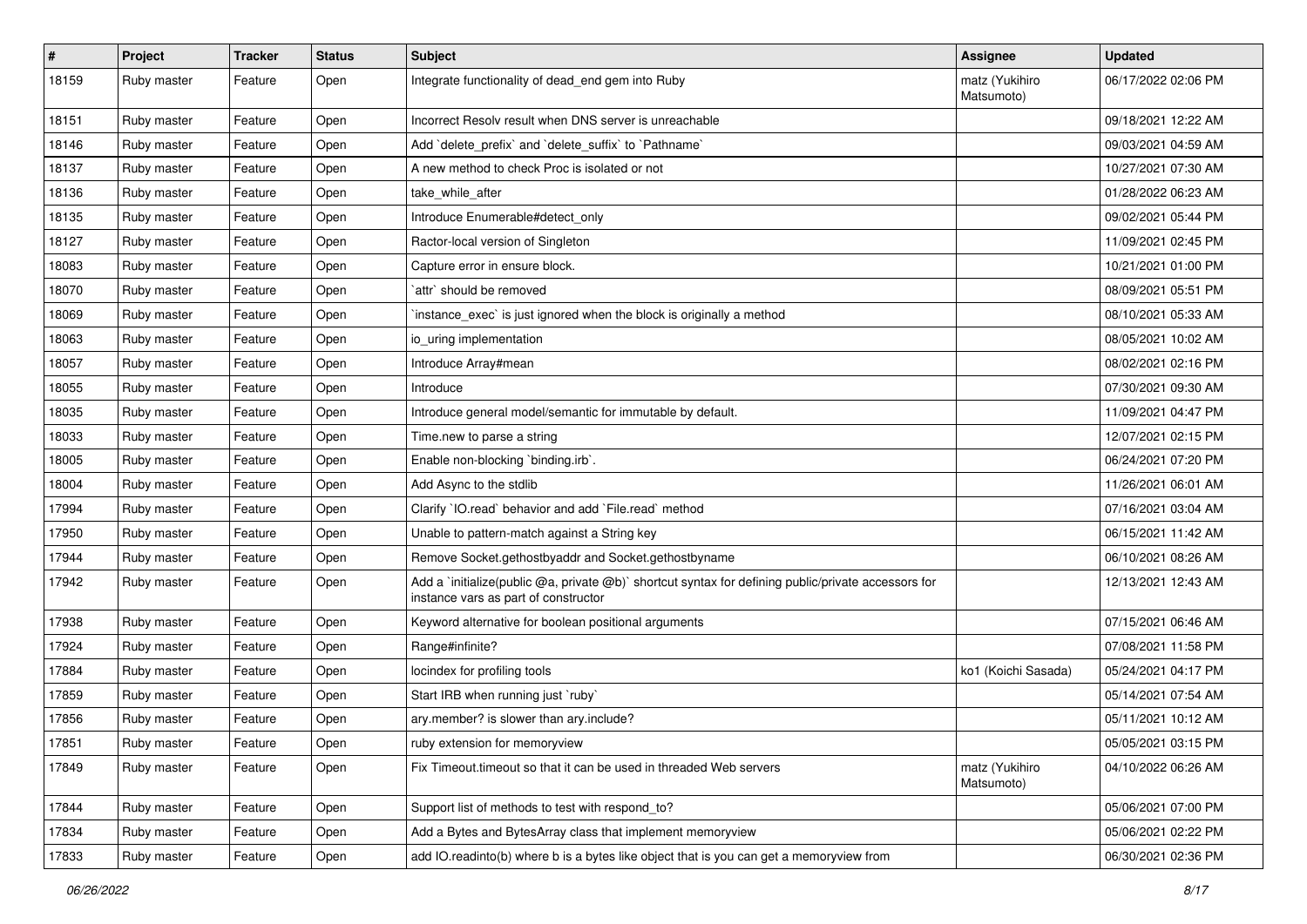| $\sharp$ | Project     | <b>Tracker</b> | <b>Status</b> | Subject                                                                                                                                                   | Assignee                          | <b>Updated</b>      |
|----------|-------------|----------------|---------------|-----------------------------------------------------------------------------------------------------------------------------------------------------------|-----------------------------------|---------------------|
| 17830    | Ruby master | Feature        | Open          | Add Integer#previous and Integer#prev                                                                                                                     | matz (Yukihiro<br>Matsumoto)      | 04/27/2021 11:35 PM |
| 17825    | Ruby master | Feature        | Open          | Uniformize Float::INFINITY and Date::infinity.new                                                                                                         |                                   | 05/04/2021 01:43 AM |
| 17808    | Ruby master | Feature        | Open          | Feature Request: JS like splat of Object properties as named method parameters                                                                            |                                   | 04/17/2021 11:43 PM |
| 17797    | Ruby master | Feature        | Open          | MIPS support for addr2line.c                                                                                                                              |                                   | 04/13/2021 03:49 AM |
| 17790    | Ruby master | Feature        | Open          | Have a way to clear a String without resetting its capacity                                                                                               |                                   | 04/21/2021 11:27 PM |
| 17786    | Ruby master | Feature        | Open          | Proposal: new "ends" keyword                                                                                                                              |                                   | 04/11/2021 01:40 AM |
| 17785    | Ruby master | Feature        | Open          | Allow named parameters to be keywords                                                                                                                     | matz (Yukihiro<br>Matsumoto)      | 12/17/2021 06:10 PM |
| 17773    | Ruby master | Feature        | Open          | Alias `Numeric#zero?` and `Float#zero?` as `Numeric#empty?` and `Float#empty?`                                                                            |                                   | 04/02/2021 03:39 PM |
| 17771    | Ruby master | Feature        | Open          | String#start with? should not construct MatchData or set \$~                                                                                              |                                   | 04/02/2021 02:49 PM |
| 17758    | Ruby master | Feature        | Open          | Provide Hash#count for performance improvement                                                                                                            |                                   | 03/28/2021 06:39 PM |
| 17753    | Ruby master | Feature        | Open          | Add Module#namespace                                                                                                                                      |                                   | 04/17/2021 08:04 AM |
| 17749    | Ruby master | Feature        | Open          | Const source location without name                                                                                                                        |                                   | 04/17/2021 07:38 AM |
| 17743    | Ruby master | Feature        | Open          | Show argument types in backtrace                                                                                                                          |                                   | 03/25/2021 06:39 PM |
| 17741    | Ruby master | Feature        | Open          | Ruby links to `objc` for convenience - this should be moved into a native ext                                                                             |                                   | 03/23/2021 01:24 AM |
| 17718    | Ruby master | Feature        | Open          | a method paramaters object that can be pattern matched against                                                                                            |                                   | 03/24/2021 01:29 PM |
| 17682    | Ruby master | Feature        | Open          | String#casecmp performance improvement                                                                                                                    |                                   | 03/24/2021 02:29 PM |
| 17663    | Ruby master | Feature        | Open          | Enumerator#with, an alternative to Enumerator#with object                                                                                                 |                                   | 03/02/2021 05:48 PM |
| 17660    | Ruby master | Feature        | Open          | Expose information about which basic methods have been redefined                                                                                          |                                   | 03/02/2021 03:31 PM |
| 17647    | Ruby master | Feature        | Open          | Print register `r11` on 32-bit ARM Linux                                                                                                                  |                                   | 04/30/2021 11:22 AM |
| 17627    | Ruby master | Feature        | Open          | Suggestion: Implement `freeze_values` instance method on collection-like classes.                                                                         |                                   | 02/16/2021 07:58 PM |
| 17616    | Ruby master | Feature        | Open          | Support backtracing on Linux with non-GNU-libc + libunwind                                                                                                |                                   | 02/09/2021 01:12 PM |
| 17611    | Ruby master | Feature        | Open          | Expose `rb_execarg` interfaces and `rb_grantpt`                                                                                                           |                                   | 02/07/2021 01:52 AM |
| 17579    | Ruby master | Feature        | Open          | [Proposal] A suggestion for newline-separated shorthand notation, for the creation of Arrays<br>containing strings that may contain '' (space) characters |                                   | 01/25/2021 04:33 PM |
| 17576    | Ruby master | Feature        | Open          | Partial Functions (procs, lambdas)                                                                                                                        |                                   | 01/24/2021 07:58 PM |
| 17566    | Ruby master | Feature        | Open          | Tune thread QoS / efficiency on macOS                                                                                                                     |                                   | 01/29/2021 09:16 AM |
| 17562    | Ruby master | Feature        | Open          | Update - E option in --help                                                                                                                               |                                   | 01/19/2021 05:38 PM |
| 17550    | Ruby master | Feature        | Open          | Why no function to get all subdirectories of a directory?                                                                                                 |                                   | 01/18/2021 08:57 AM |
| 17548    | Ruby master | Feature        | Open          | Need simple way to include symlink directories in Dir.glob                                                                                                |                                   | 03/21/2022 01:35 PM |
| 17528    | Ruby master | Feature        | Open          | Make Addrinfo.getaddrinfo fall back to Timeout.timeout for :resolv_timeout                                                                                |                                   | 01/13/2021 08:50 PM |
| 17525    | Ruby master | Feature        | Open          | Implement Happy Eyeballs Version 2 (RFC8305) in Socket.tcp                                                                                                | Glass_saga (Masaki<br>Matsushita) | 06/16/2022 01:08 AM |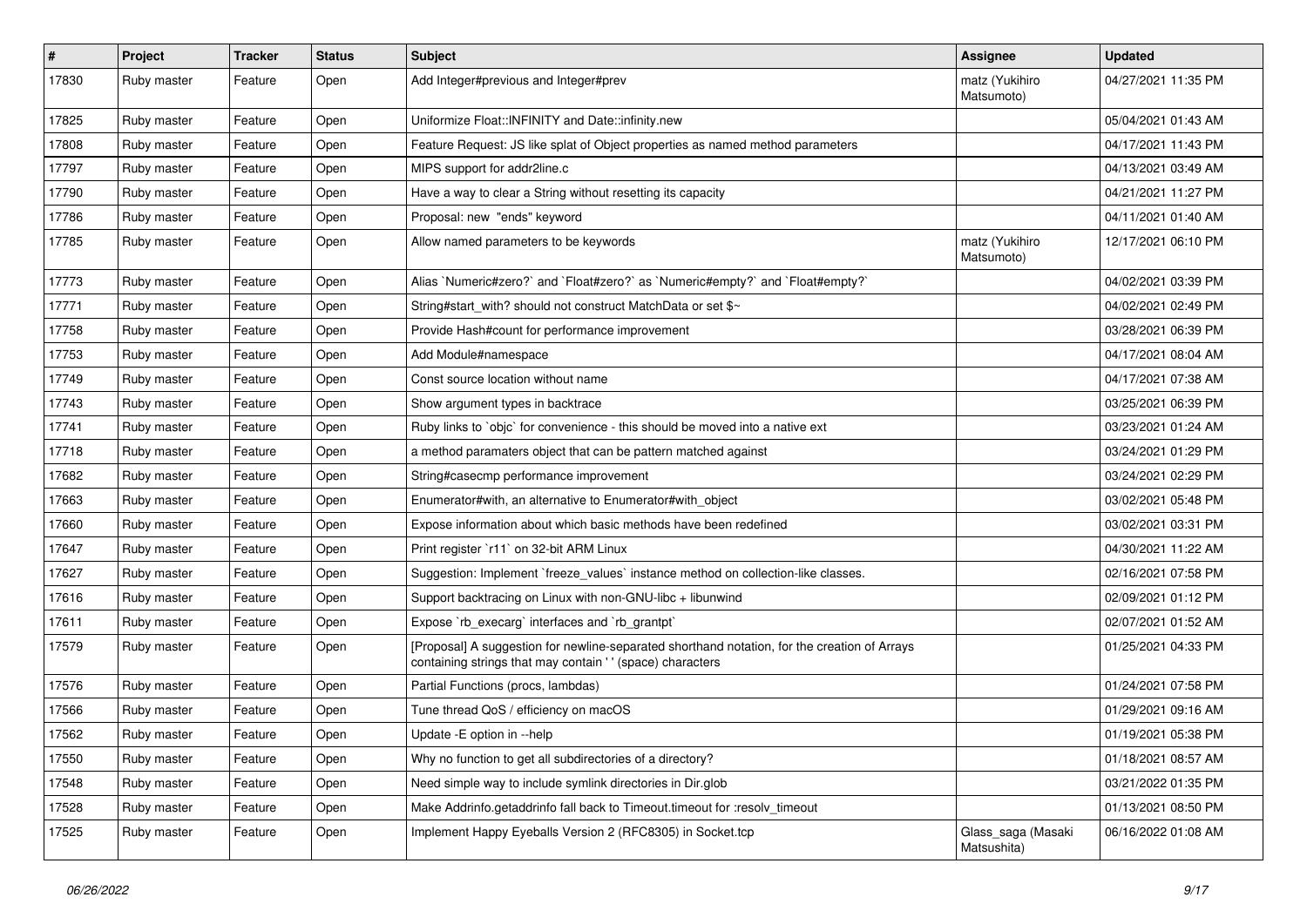| $\sharp$ | Project     | <b>Tracker</b> | <b>Status</b> | Subject                                                                | Assignee                     | <b>Updated</b>      |
|----------|-------------|----------------|---------------|------------------------------------------------------------------------|------------------------------|---------------------|
| 17496    | Ruby master | Feature        | Open          | Add constant Math::TAU                                                 |                              | 01/13/2021 05:47 AM |
| 17474    | Ruby master | Feature        | Open          | Interpreting constants at compile time                                 |                              | 01/07/2021 04:40 PM |
| 17473    | Ruby master | Feature        | Open          | Make Pathname to embedded class of Ruby                                | akr (Akira Tanaka)           | 01/07/2022 09:25 AM |
| 17472    | Ruby master | Feature        | Open          | HashWithIndifferentAccess like Hash extension                          |                              | 06/16/2022 01:08 AM |
| 17471    | Ruby master | Feature        | Open          | send_if method for improved conditional chaining                       |                              | 12/29/2020 03:23 PM |
| 17468    | Ruby master | Feature        | Open          | Deprecate RUBY_DEVEL                                                   |                              | 06/16/2022 01:08 AM |
| 17416    | Ruby master | Feature        | Open          | Improve performance Kernel#itself                                      |                              | 12/21/2020 01:14 PM |
| 17414    | Ruby master | Feature        | Open          | Ractor should allow access to shareable attributes for Modules/Classes | ko1 (Koichi Sasada)          | 12/21/2020 03:56 PM |
| 17406    | Ruby master | Feature        | Open          | Add `NoMatchingPatternError#depth`                                     |                              | 12/19/2020 03:18 PM |
| 17404    | Ruby master | Feature        | Open          | Ractor `move:` API to allow shareability check                         | ko1 (Koichi Sasada)          | 12/18/2020 09:17 PM |
| 17393    | Ruby master | Feature        | Open          | `Ractor::Moved#inspect`                                                | ko1 (Koichi Sasada)          | 12/21/2020 05:47 PM |
| 17375    | Ruby master | Feature        | Open          | Add scheduler callbacks for transferring fibers                        |                              | 12/07/2020 11:31 PM |
| 17357    | Ruby master | Feature        | Open          | Queue#pop`should have a block form for closed queues                   |                              | 01/12/2021 07:32 AM |
| 17356    | Ruby master | Feature        | Open          | Alignment of memory allocated through Fiddle struct's malloc           |                              | 12/02/2020 11:06 AM |
| 17353    | Ruby master | Feature        | Open          | Functional chaining operator                                           |                              | 11/30/2020 03:29 AM |
| 17333    | Ruby master | Feature        | Open          | Enumerable#many?                                                       |                              | 12/11/2020 03:38 AM |
| 17330    | Ruby master | Feature        | Open          | Object#non                                                             |                              | 01/25/2021 03:54 PM |
| 17326    | Ruby master | Feature        | Open          | Add Kernel#must! to the standard library                               |                              | 06/22/2022 04:10 PM |
| 17325    | Ruby master | Feature        | Open          | Adds Fiber#cancel, which forces a Fiber to break/return                |                              | 11/19/2020 12:34 AM |
| 17316    | Ruby master | Feature        | Open          | On memoization                                                         |                              | 05/13/2022 11:32 AM |
| 17315    | Ruby master | Feature        | Open          | Hash #transform                                                        |                              | 11/13/2020 08:38 PM |
| 17311    | Ruby master | Feature        | Open          | Improve performance Array#deconstruct & Array#to_ary                   |                              | 11/08/2020 07:12 AM |
| 17298    | Ruby master | Feature        | Open          | Ractor's basket communication APIs                                     |                              | 11/13/2020 04:16 PM |
| 17290    | Ruby master | Feature        | Open          | Syntax sugar for boolean keyword argument                              |                              | 10/29/2020 04:51 AM |
| 17288    | Ruby master | Feature        | Open          | Optimize _send_ call with a literal method name                        | matz (Yukihiro<br>Matsumoto) | 10/30/2020 12:17 AM |
| 17286    | Ruby master | Feature        | Open          | 'Ractor.new' should accept 'move: true'                                |                              | 11/08/2020 03:01 AM |
| 17285    | Ruby master | Feature        | Open          | Less strict `Ractor.select`                                            |                              | 10/26/2020 03:15 AM |
| 17279    | Ruby master | Feature        | Open          | Allow a negative step in Range#step with a block                       | matz (Yukihiro<br>Matsumoto) | 10/22/2020 02:23 AM |
| 17258    | Ruby master | Feature        | Open          | Oneshot Branch Coverage                                                |                              | 10/09/2020 08:26 PM |
| 17210    | Ruby master | Feature        | Open          | More readable and useful `Set#inspect`                                 | knu (Akinori MUSHA)          | 05/19/2021 10:12 PM |
| 17208    | Ruby master | Feature        | Open          | Add `Set#compact` and `Set#compact!` methods                           |                              | 11/05/2020 10:44 AM |
| 17206    | Ruby master | Feature        | Open          | Introduce new Regexp option to avoid global MatchData allocations      |                              | 10/28/2020 10:43 PM |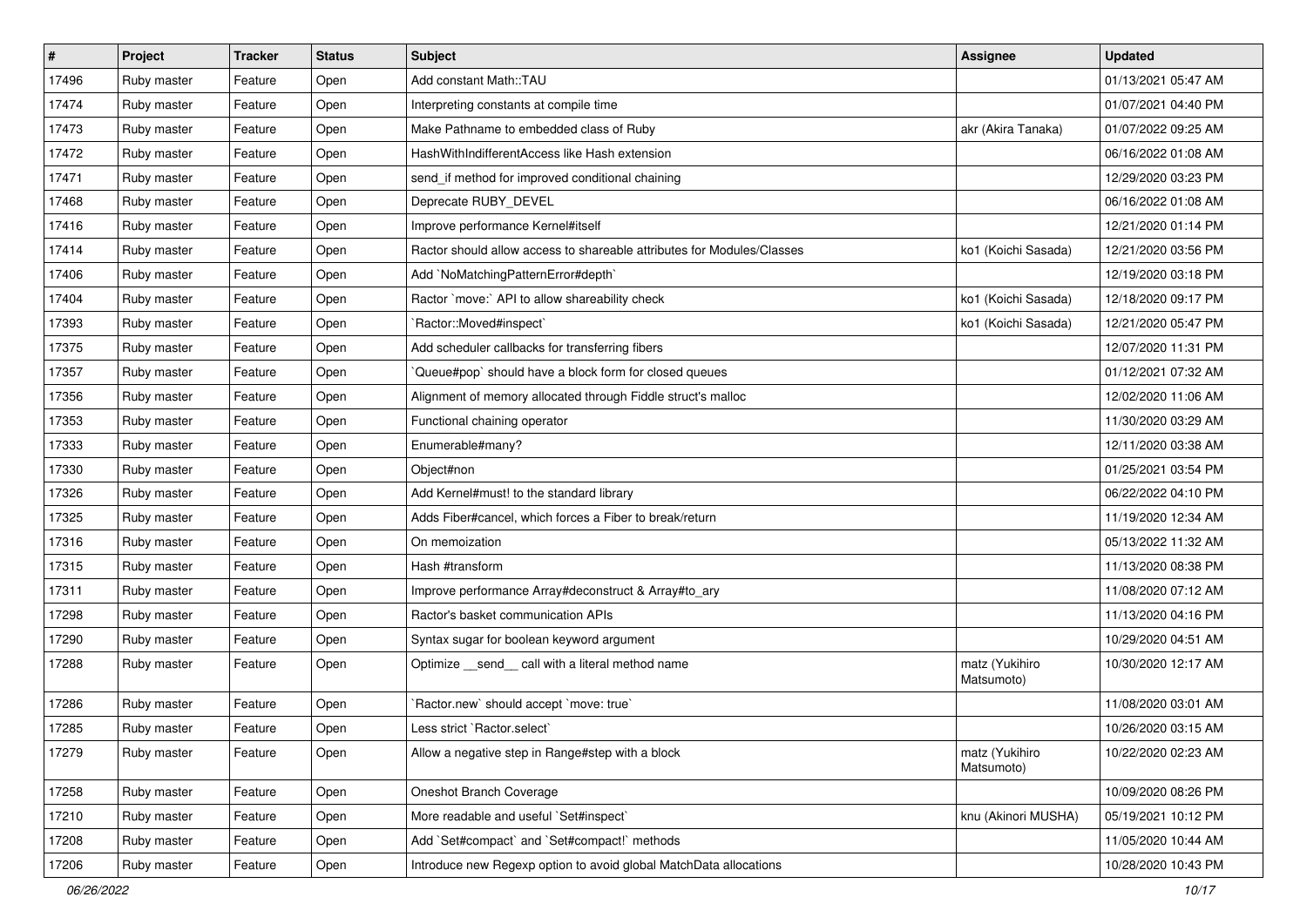| $\vert$ # | Project     | <b>Tracker</b> | <b>Status</b> | <b>Subject</b>                                                                              | Assignee                     | <b>Updated</b>      |
|-----------|-------------|----------------|---------------|---------------------------------------------------------------------------------------------|------------------------------|---------------------|
| 17184     | Ruby master | Feature        | Open          | No stdlib function to perform simple string replacement                                     | matz (Yukihiro<br>Matsumoto) | 02/23/2021 09:27 PM |
| 17173     | Ruby master | Feature        | Open          | open-uri D ciphers DOODO                                                                    | akr (Akira Tanaka)           | 09/25/2020 09:17 AM |
| 17166     | Ruby master | Feature        | Open          | net/http not supporting unix domain sockets                                                 |                              | 09/12/2020 02:51 PM |
| 17165     | Ruby master | Feature        | Open          | Add `filter` and `flatten` keywords to `Enumerable#map`                                     |                              | 09/13/2020 09:41 AM |
| 17163     | Ruby master | Feature        | Open          | Rename `begin`                                                                              |                              | 09/09/2020 03:04 AM |
| 17156     | Ruby master | Feature        | Open          | Refinements per directory tree                                                              |                              | 12/07/2020 05:19 AM |
| 17155     | Ruby master | Feature        | Open          | Add a Diggable mixin                                                                        |                              | 09/05/2020 02:08 PM |
| 17151     | Ruby master | Feature        | Open          | Support multiple builtin ruby code for implimatation in Ruby & C                            |                              | 09/05/2020 01:41 AM |
| 17148     | Ruby master | Feature        | Open          | stdbuf(1) support                                                                           |                              | 09/07/2020 04:12 AM |
| 17143     | Ruby master | Feature        | Open          | Improve support for warning categories                                                      |                              | 11/20/2020 01:05 PM |
| 17140     | Ruby master | Feature        | Open          | Merge Enumerable#grep(_v) with Enumerable#select/reject                                     |                              | 02/10/2021 07:56 AM |
| 17134     | Ruby master | Feature        | Open          | Add resolv_timeout to TCPSocket                                                             |                              | 12/10/2020 09:09 AM |
| 17127     | Ruby master | Feature        | Open          | Some TrueClass methods are faster if implemented in Ruby                                    |                              | 11/05/2020 07:11 AM |
| 17121     | Ruby master | Feature        | Open          | Remove ENV#index                                                                            |                              | 08/13/2020 09:58 AM |
| 17115     | Ruby master | Feature        | Open          | Optimize String#casecmp? for ASCII strings                                                  |                              | 08/15/2020 03:48 AM |
| 17099     | Ruby master | Feature        | Open          | Remove boolean argument and warning from Module#attr                                        |                              | 12/18/2020 04:15 AM |
| 17097     | Ruby master | Feature        | Open          | `map_min`, `map_max`                                                                        |                              | 01/13/2021 01:24 AM |
| 17056     | Ruby master | Feature        | Open          | Array#index: Allow specifying the position to start search as in String#index               |                              | 09/25/2020 01:41 PM |
| 17047     | Ruby master | Feature        | Open          | Support parameters for MAIL FROM and RCPT TO                                                |                              | 12/06/2021 08:16 PM |
| 17040     | Ruby master | Feature        | Open          | cleanup include/ruby/backward*                                                              |                              | 08/26/2020 07:07 AM |
| 17036     | Ruby master | Feature        | Open          | Regexp deconstruction keys to allow pattern matching                                        |                              | 07/19/2020 02:45 PM |
| 17016     | Ruby master | Feature        | Open          | Enumerable#accumulate                                                                       |                              | 04/27/2021 03:14 PM |
| 17006     | Ruby master | Feature        | Open          | Let `Kernel#Hash` take a block to provide the default value                                 |                              | 07/04/2020 07:51 AM |
| 17004     | Ruby master | Feature        | Open          | Provide a way for methods to omit their return value                                        |                              | 07/20/2020 05:44 AM |
| 17001     | Ruby master | Feature        | Open          | [Feature] Dir.scan to yield dirent for efficient and composable recursive directory scaning |                              | 06/30/2020 07:57 PM |
| 16995     | Ruby master | Feature        | Open          | Sets: <=> should be specialized                                                             |                              | 06/26/2020 08:43 PM |
| 16993     | Ruby master | Feature        | Open          | Sets: from hash keys using Hash#key_set                                                     |                              | 06/27/2020 05:44 AM |
| 16992     | Ruby master | Feature        | Open          | Sets: officially ordered                                                                    | matz (Yukihiro<br>Matsumoto) | 09/03/2020 02:08 PM |
| 16991     | Ruby master | Feature        | Open          | Sets: add Set#join                                                                          |                              | 06/26/2020 08:29 PM |
| 16990     | Ruby master | Feature        | Open          | Sets: operators compatibility with Array                                                    |                              | 02/22/2021 11:37 PM |
| 16989     | Ruby master | Feature        | Open          | Sets: need $\Psi$                                                                           | knu (Akinori MUSHA)          | 02/18/2022 02:57 AM |
| 16987     | Ruby master | Feature        | Open          | Enumerator::Lazy vs Array methods                                                           |                              | 07/15/2020 04:56 PM |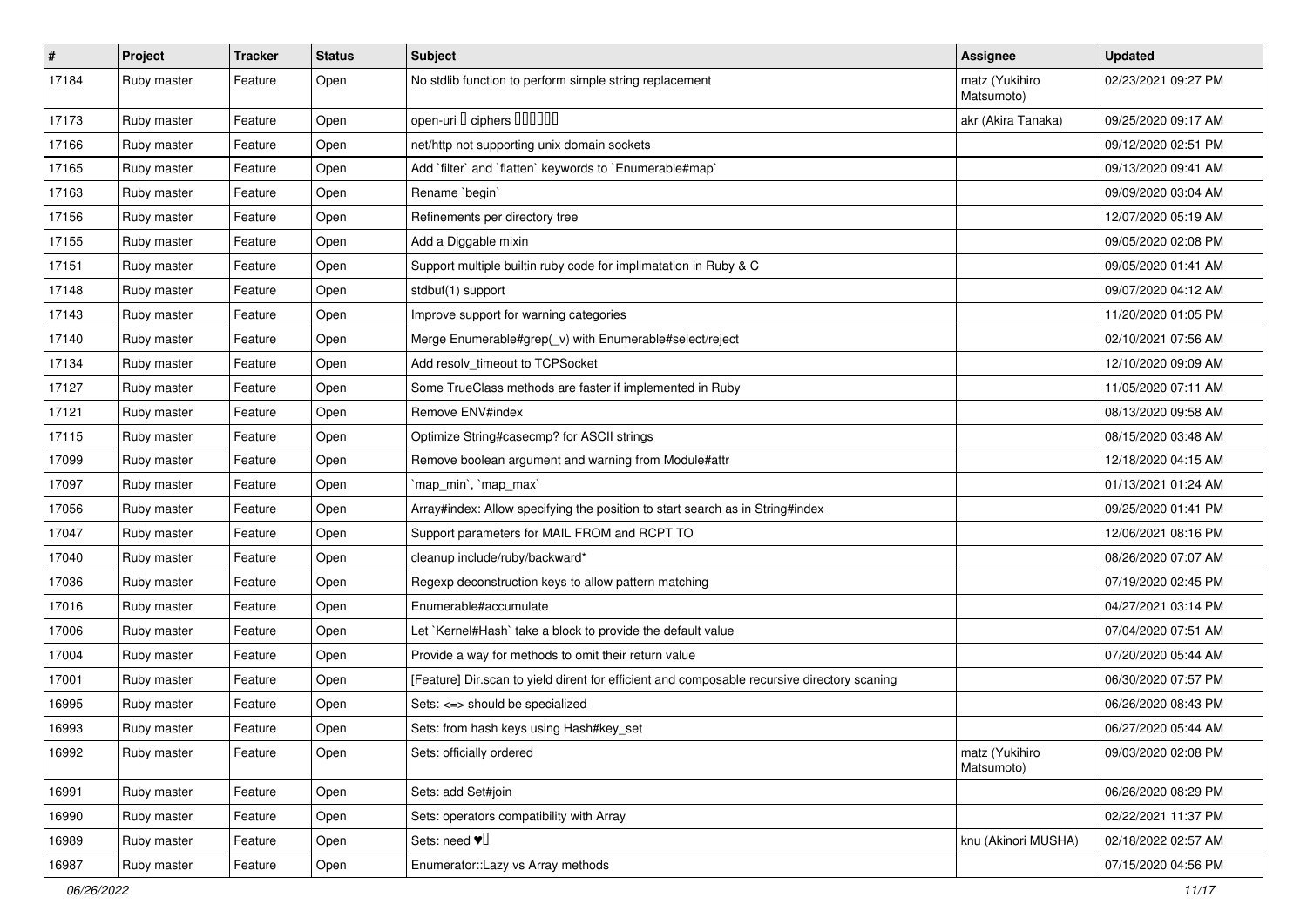| $\pmb{\#}$ | Project     | <b>Tracker</b> | <b>Status</b> | Subject                                                                                                                        | Assignee                     | <b>Updated</b>      |
|------------|-------------|----------------|---------------|--------------------------------------------------------------------------------------------------------------------------------|------------------------------|---------------------|
| 16986      | Ruby master | Feature        | Open          | Anonymous Struct literal                                                                                                       | matz (Yukihiro<br>Matsumoto) | 01/15/2022 04:57 PM |
| 16985      | Ruby master | Feature        | Open          | Improve `pp` for `Hash` and `String`                                                                                           | akr (Akira Tanaka)           | 06/26/2020 09:51 AM |
| 16978      | Ruby master | Feature        | Open          | Ruby should not use realpath for FILE                                                                                          | nobu (Nobuyoshi<br>Nakada)   | 04/01/2022 11:30 AM |
| 16971      | Ruby master | Feature        | Open          | weak_ref&.some_method should behave like object&.some_method                                                                   |                              | 06/19/2020 03:17 PM |
| 16968      | Ruby master | Feature        | Open          | Remove `\$IGNORECASE` from English.rb                                                                                          |                              | 06/18/2020 04:34 AM |
| 16960      | Ruby master | Feature        | Open          | Feedback regarding => in 'As' Pattern Matching                                                                                 |                              | 06/13/2020 12:32 AM |
| 16952      | Ruby master | Feature        | Open          | Kernel.exec gives an incorrect error message when passed a script with a non-existing shebang                                  |                              | 06/11/2020 08:40 PM |
| 16946      | Ruby master | Feature        | Open          | Add an `intersperse` method                                                                                                    |                              | 06/11/2020 01:47 AM |
| 16929      | Ruby master | Feature        | Open          | Add GC.start(compact: true)                                                                                                    |                              | 06/01/2020 03:42 PM |
| 16928      | Ruby master | Feature        | Open          | Array#include_all? & Array#include_any?                                                                                        |                              | 06/01/2020 09:27 PM |
| 16924      | Ruby master | Feature        | Open          | instance_eval equivalent for RubyVM::InstructionSequence                                                                       |                              | 05/30/2020 03:49 PM |
| 16913      | Ruby master | Feature        | Open          | Add `ARGF#each_io`                                                                                                             |                              | 05/25/2020 11:33 PM |
| 16899      | Ruby master | Feature        | Open          | Add method `Array#both_end`                                                                                                    |                              | 05/18/2020 01:44 AM |
| 16898      | Ruby master | Feature        | Open          | Modify the syntax of -> lambda expressions in ruby3                                                                            |                              | 05/19/2020 02:02 AM |
| 16897      | Ruby master | Feature        | Open          | General purpose memoizer in Ruby 3 with Ruby 2 performance                                                                     |                              | 06/26/2020 03:51 PM |
| 16894      | Ruby master | Feature        | Open          | Integer division for Ruby 3                                                                                                    | matz (Yukihiro<br>Matsumoto) | 05/18/2020 03:41 PM |
| 16838      | Ruby master | Feature        | Open          | Enumerator::ArithmeticSequence missing allocator for #clone and #dup                                                           |                              | 05/18/2020 10:44 PM |
| 16833      | Ruby master | Feature        | Open          | Add Enumerator#empty?                                                                                                          |                              | 05/06/2020 07:55 PM |
| 16818      | Ruby master | Feature        | Open          | Rename `Range#%` to `Range#/`                                                                                                  |                              | 05/07/2020 08:49 AM |
| 16817      | Ruby master | Feature        | Open          | attr_predicate or attr_query or attr_something for ? methods                                                                   |                              | 12/23/2021 11:44 PM |
| 16816      | Ruby master | Feature        | Open          | Prematurely terminated Enumerator should stay terminated                                                                       |                              | 04/09/2021 09:24 PM |
| 16795      | Ruby master | Feature        | Open          | build ruby.exe on Windows against ruby-static.lib omitting x64-vcruntime-ruby.dll (no<br>'--enable-shared' option for Windows) |                              | 04/17/2020 01:22 PM |
| 16794      | Ruby master | Feature        | Open          | <b>Rightward operators</b>                                                                                                     |                              | 09/10/2020 09:34 PM |
| 16791      | Ruby master | Feature        | Open          | Shortcut for Process::Status.exitstatus                                                                                        |                              | 05/19/2020 03:16 AM |
| 16790      | Ruby master | Feature        | Open          | string format and refinements                                                                                                  |                              | 04/16/2020 03:06 AM |
| 16781      | Ruby master | Feature        | Open          | alias :fold :reduce                                                                                                            |                              | 05/16/2020 08:28 AM |
| 16773      | Ruby master | Feature        | Open          | Reduce allocations in net/http                                                                                                 |                              | 04/10/2020 11:36 AM |
| 16761      | Ruby master | Feature        | Open          | Add an API to move the entire heap, as to make testing GC.compact compatibility easier                                         |                              | 05/07/2020 04:03 PM |
| 16757      | Ruby master | Feature        | Open          | Add intersection to Range                                                                                                      |                              | 01/22/2022 07:26 AM |
| 16755      | Ruby master | Feature        | Open          | warning: `if' at the end of line without an expression                                                                         |                              | 04/03/2020 11:28 PM |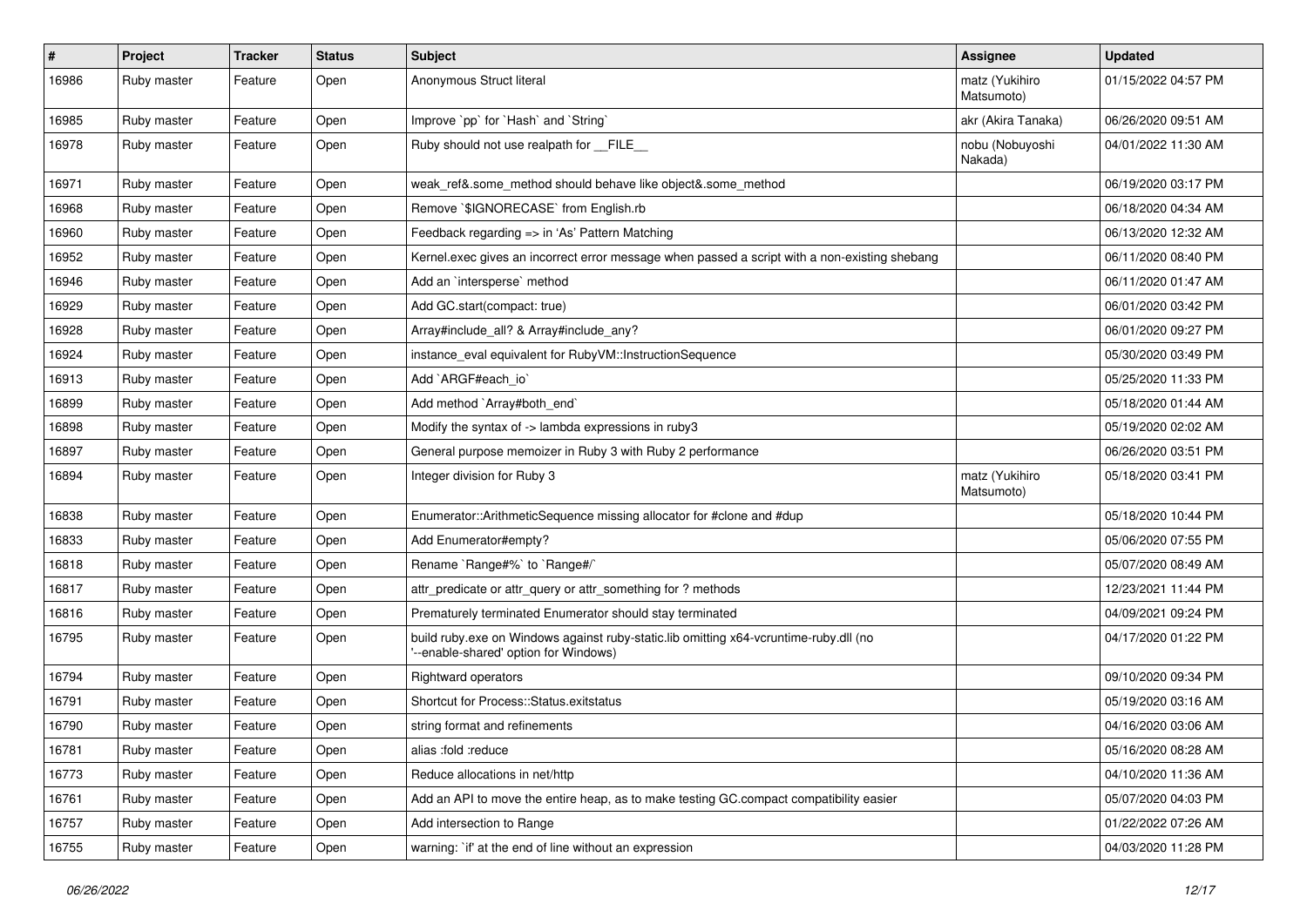| #     | Project     | <b>Tracker</b> | <b>Status</b> | <b>Subject</b>                                                                                                 | <b>Assignee</b>              | <b>Updated</b>      |
|-------|-------------|----------------|---------------|----------------------------------------------------------------------------------------------------------------|------------------------------|---------------------|
| 16752 | Ruby master | Feature        | Open          | :private param for const_set                                                                                   |                              | 04/03/2020 12:35 AM |
| 16745 | Ruby master | Feature        | Open          | Improving Date and DateTime comparison                                                                         |                              | 03/31/2020 10:32 PM |
| 16742 | Ruby master | Feature        | Open          | RbConfig.windows? and RbConfig.host_os                                                                         |                              | 04/11/2020 02:00 PM |
| 16741 | Ruby master | Feature        | Open          | Implement Shellwords.shellescape correctly for Windows                                                         |                              | 03/29/2020 07:54 AM |
| 16739 | Ruby master | Feature        | Open          | Allow Hash#keys and Hash#values to accept a block for filtering output                                         |                              | 07/10/2020 04:09 PM |
| 16703 | Ruby master | Feature        | Open          | Namespace parameter for `Module#name`                                                                          |                              | 03/24/2020 10:08 AM |
| 16688 | Ruby master | Feature        | Open          | Allow #to_path object as argument to system()                                                                  |                              | 04/13/2020 05:37 PM |
| 16684 | Ruby master | Feature        | Open          | Use the word "to" instead of "from" in backtrace                                                               |                              | 04/10/2020 07:58 AM |
| 16673 | Ruby master | Feature        | Open          | total timeout for Net::HTTP                                                                                    |                              | 03/07/2020 06:25 AM |
| 16667 | Ruby master | Feature        | Open          | Allow parameters to Symbol#to_proc and Method#to_proc                                                          |                              | 03/03/2020 03:40 PM |
| 16666 | Ruby master | Feature        | Open          | 'string' - 'str' as a shortcut for 'string'.gsub('str', ")?                                                    |                              | 03/01/2020 08:38 PM |
| 16665 | Ruby master | Feature        | Open          | Add an Array#except index method                                                                               |                              | 03/15/2020 03:37 PM |
| 16657 | Ruby master | Feature        | Open          | Don't ship bundled gems as .gem files as well as in expanded form                                              |                              | 02/27/2020 06:50 AM |
| 16648 | Ruby master | Feature        | Open          | improve GC performance by 5% with builtin_prefetch                                                             |                              | 02/29/2020 06:27 PM |
| 16638 | Ruby master | Feature        | Open          | Structured Data for Syslog                                                                                     |                              | 02/17/2020 07:06 PM |
| 16637 | Ruby master | Feature        | Open          | Time#to_s and Date#to_s accept strftime format string                                                          |                              | 02/17/2020 09:46 PM |
| 16621 | Ruby master | Feature        | Open          | Second block parameter of Pathname#glob to be relative path from self                                          |                              | 02/12/2020 11:27 PM |
| 16615 | Ruby master | Feature        | Open          | Group style access scope for macros                                                                            |                              | 03/09/2020 02:39 PM |
| 16601 | Ruby master | Feature        | Open          | Let `nil.to_a` and `nil.to_h` return a fixed instance                                                          |                              | 02/01/2020 10:12 AM |
| 16600 | Ruby master | Feature        | Open          | Optimized opcodes for frozen arrays and hashes literals                                                        |                              | 01/30/2020 09:51 AM |
| 16597 | Ruby master | Feature        | Open          | missing poll()                                                                                                 |                              | 06/09/2022 09:14 AM |
| 16563 | Ruby master | Feature        | Open          | Let rb_mod_const_at and rb_const_list use an ID table instead for inherited VS private constant<br>segregation |                              | 01/26/2020 04:38 PM |
| 16562 | Ruby master | Feature        | Open          | Expose rb_io_set_encoding_internal to reduce function calls on loading source files                            |                              | 01/27/2020 06:05 AM |
| 16559 | Ruby master | Feature        | Open          | Net::HTTP#request injects "Connection: close" header if #started? is false, wasting HTTP server<br>resources   | naruse (Yui NARUSE)          | 05/28/2020 07:37 PM |
| 16557 | Ruby master | Feature        | Open          | Deduplicate Regexp literals                                                                                    |                              | 02/28/2020 11:44 AM |
| 16517 | Ruby master | Feature        | Open          | mkmf.rb - changes for Windows?                                                                                 |                              | 01/20/2020 06:05 PM |
| 16511 | Ruby master | Feature        | Open          | Staged warnings and better compatibility for keyword arguments in 2.7.1                                        |                              | 02/25/2020 06:54 PM |
| 16495 | Ruby master | Feature        | Open          | Inconsistent quotes in error messages                                                                          | matz (Yukihiro<br>Matsumoto) | 06/15/2022 04:21 PM |
| 16489 | Ruby master | Feature        | Open          | Make rb_warn_deprecated a public API                                                                           |                              | 01/09/2020 01:22 AM |
| 16482 | Ruby master | Feature        | Open          | net/http should support TLS connection to proxies                                                              |                              | 01/05/2020 05:52 PM |
| 16479 | Ruby master | Feature        | Open          | Let execution context local storage be backed by an ID table                                                   |                              | 01/04/2020 01:41 AM |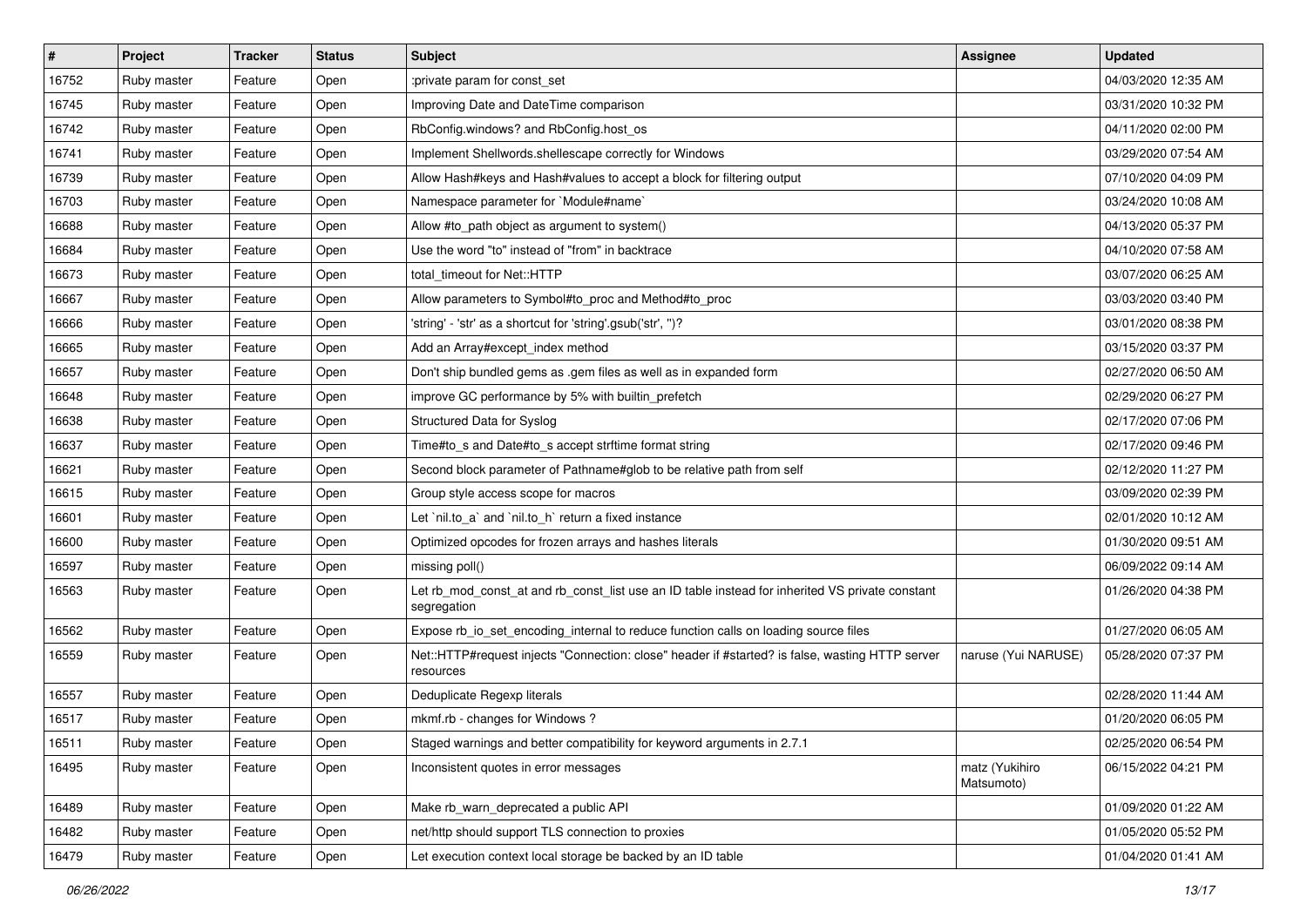| #     | Project     | <b>Tracker</b> | <b>Status</b> | Subject                                                                                                                                | Assignee                          | <b>Updated</b>      |
|-------|-------------|----------------|---------------|----------------------------------------------------------------------------------------------------------------------------------------|-----------------------------------|---------------------|
| 16478 | Ruby master | Feature        | Open          | Fold symbol tables for tracking basic operation method redefinition changes into a single ID table                                     |                                   | 01/04/2020 01:42 AM |
| 16476 | Ruby master | Feature        | Open          | Socket.getaddrinfo cannot be interrupted by Timeout.timeout                                                                            | Glass_saga (Masaki<br>Matsushita) | 06/16/2022 01:08 AM |
| 16471 | Ruby master | Feature        | Open          | Two feature requests for WeakRef: get original object, callback feature                                                                |                                   | 01/02/2020 03:44 PM |
| 16460 | Ruby master | Feature        | Open          | External names for keyword parameters in method definitions                                                                            |                                   | 01/02/2020 02:11 AM |
| 16451 | Ruby master | Feature        | Open          | Special ternary operator for methods ending in `?`                                                                                     |                                   | 12/26/2019 09:03 PM |
| 16431 | Ruby master | Feature        | Open          | Optionally load did_you_mean (and RubyGems)                                                                                            |                                   | 12/18/2019 07:19 PM |
| 16425 | Ruby master | Feature        | Open          | Add Thread#dig                                                                                                                         |                                   | 12/17/2019 12:15 AM |
| 16411 | Ruby master | Feature        | Open          | Safer keyword argument extension                                                                                                       |                                   | 12/10/2019 02:45 AM |
| 16381 | Ruby master | Feature        | Open          | Accept resolv_timeout in Net::HTTP                                                                                                     |                                   | 11/29/2019 04:38 PM |
| 16374 | Ruby master | Feature        | Open          | Object#nullify to provide scalars with the effect similar to Enumerable#reject                                                         |                                   | 12/08/2019 02:30 AM |
| 16373 | Ruby master | Feature        | Open          | RDoc for some of the Kernel methods cannot be found in Kernel module                                                                   |                                   | 05/29/2020 09:29 PM |
| 16370 | Ruby master | Feature        | Open          | Pattern matching with variable assignment (the priority of `in` operator)                                                              |                                   | 11/27/2019 01:55 PM |
| 16356 | Ruby master | Feature        | Open          | Method#inspect of argument forwarding                                                                                                  |                                   | 11/21/2019 01:54 PM |
| 16352 | Ruby master | Feature        | Open          | Modify Marshal to dump objects larger than 2 GiB                                                                                       |                                   | 06/10/2020 04:12 AM |
| 16347 | Ruby master | Feature        | Open          | InmutableObject                                                                                                                        |                                   | 12/23/2021 11:44 PM |
| 16341 | Ruby master | Feature        | Open          | Proposal: Set#to_proc and Hash#to_proc                                                                                                 |                                   | 11/12/2019 08:12 PM |
| 16336 | Ruby master | Feature        | Open          | Allow private constants to be accessed with absolute references                                                                        |                                   | 11/14/2019 06:21 PM |
| 16296 | Ruby master | Feature        | Open          | Alternative behavior for `` in method body if `` is not in method definition                                                           |                                   | 11/10/2019 10:20 AM |
| 16291 | Ruby master | Feature        | Open          | Introduce support for resize in rb_ary_freeze and prefer internal use of rb_ary_freeze and<br>rb_str_freeze for String and Array types | nobu (Nobuyoshi<br>Nakada)        | 12/25/2020 02:43 AM |
| 16287 | Ruby master | Feature        | Open          | Proposal to add .second and .third in particular to class Array                                                                        |                                   | 10/31/2019 01:47 PM |
| 16282 | Ruby master | Feature        | Open          | Add "call data" wrapper IMEMO object so inline cache can be updated                                                                    |                                   | 10/29/2019 12:13 AM |
| 16276 | Ruby master | Feature        | Open          | For consideration: "private doend" / "protected doend"                                                                                 |                                   | 11/19/2019 04:27 AM |
| 16273 | Ruby master | Feature        | Open          | Proposal: Shorthand operator for "#instance_method"                                                                                    |                                   | 01/14/2020 12:24 PM |
| 16252 | Ruby master | Feature        | Open          | Hash#partition should return hashes                                                                                                    |                                   | 11/18/2021 03:54 PM |
| 16249 | Ruby master | Feature        | Open          | Dir#empty? and File#empty?                                                                                                             |                                   | 10/19/2019 12:49 PM |
| 16246 | Ruby master | Feature        | Open          | require with an optional block that is evaluated when requiring fails                                                                  |                                   | 10/09/2019 11:16 AM |
| 16245 | Ruby master | Feature        | Open          | Add interfaces to count and measure size all IMEMO objects                                                                             |                                   | 10/17/2019 09:16 PM |
| 16244 | Ruby master | Feature        | Open          | Add a Time#before? and Time#after? method                                                                                              |                                   | 12/15/2019 12:59 AM |
| 16241 | Ruby master | Feature        | Open          | Shorter syntax for anonymous refinements                                                                                               |                                   | 11/20/2020 07:22 PM |
| 16231 | Ruby master | Feature        | Open          | Add #location to Net::HTTPResponse                                                                                                     |                                   | 10/06/2019 11:14 PM |
| 16183 | Ruby master | Feature        | Open          | Hash#with default                                                                                                                      |                                   | 09/27/2019 08:35 AM |
| 16153 | Ruby master | Feature        | Open          | eventually_frozen flag to gradually phase-in frozen strings                                                                            |                                   | 02/10/2020 07:39 PM |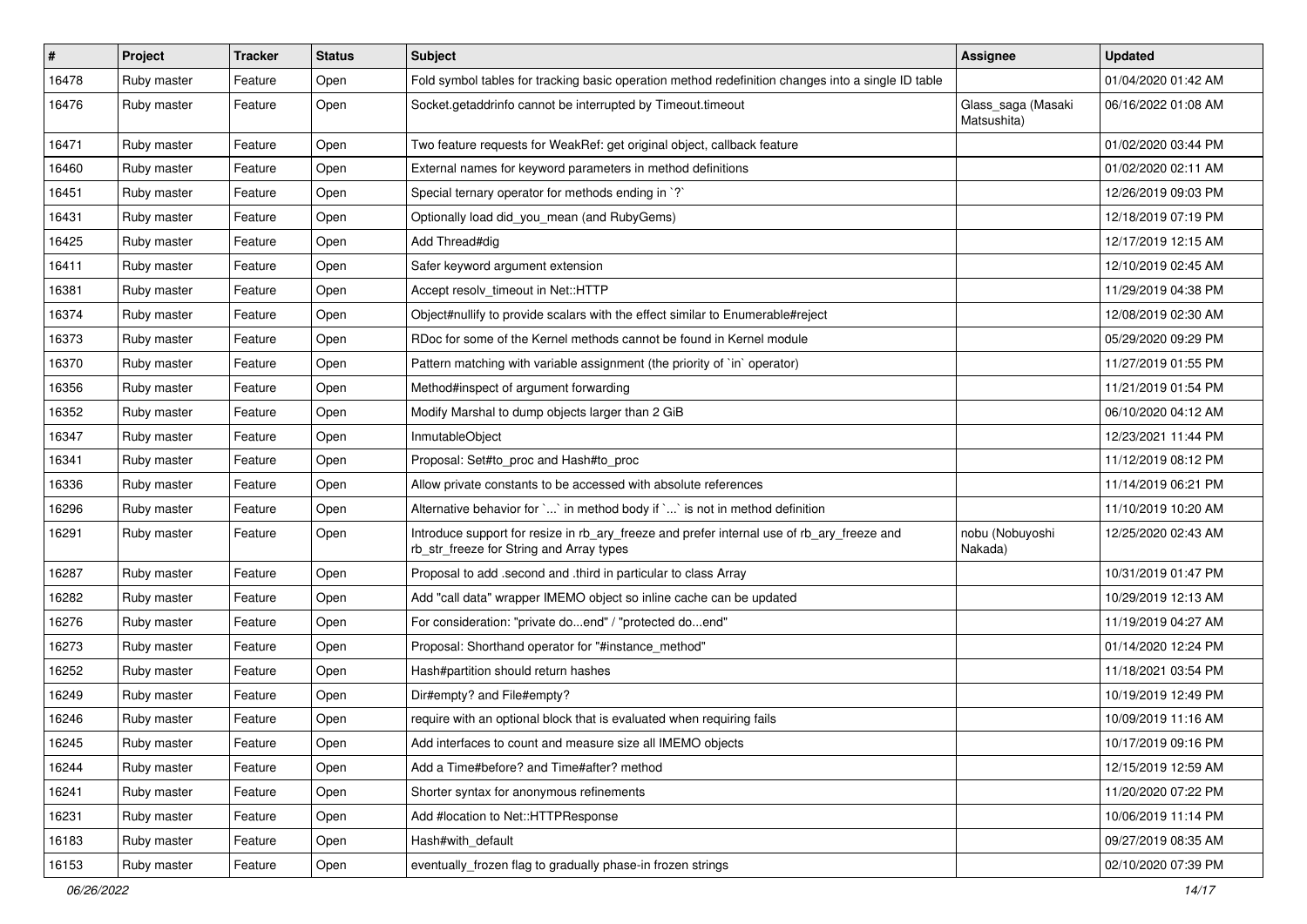| #     | Project     | <b>Tracker</b> | <b>Status</b> | Subject                                                                                                                 | <b>Assignee</b>              | <b>Updated</b>      |
|-------|-------------|----------------|---------------|-------------------------------------------------------------------------------------------------------------------------|------------------------------|---------------------|
| 16150 | Ruby master | Feature        | Open          | Add a way to request a frozen string from to_s                                                                          |                              | 06/03/2022 04:42 PM |
| 16147 | Ruby master | Feature        | Open          | List Comprehensions in Ruby                                                                                             |                              | 06/25/2020 06:23 PM |
| 16146 | Ruby master | Feature        | Open          | Array .difference allow custom comparison                                                                               |                              | 11/11/2019 08:34 PM |
| 16142 | Ruby master | Feature        | Open          | Implement code_range in Proc and Method                                                                                 |                              | 11/28/2019 07:43 AM |
| 16137 | Ruby master | Feature        | Open          | Add === to UnboundMethod                                                                                                |                              | 09/07/2019 11:05 AM |
| 16128 | Ruby master | Feature        | Open          | Would it be possible for ruby to warn about case/when menu options separated by a trailing, but<br>accidental ','?      |                              | 08/26/2019 09:56 AM |
| 16118 | Ruby master | Feature        | Open          | Array .difference allow custom comparison                                                                               |                              | 12/23/2021 11:44 PM |
| 16115 | Ruby master | Feature        | Open          | Keyword arguments from method calls or ignore extra hash keys in splat                                                  |                              | 08/23/2019 12:53 AM |
| 16113 | Ruby master | Feature        | Open          | Partial application                                                                                                     |                              | 03/02/2021 02:00 PM |
| 16104 | Ruby master | Feature        | Open          | Introduce merge_if and merge_if!                                                                                        |                              | 08/15/2019 06:54 AM |
| 16102 | Ruby master | Feature        | Open          | `Symbol#call`                                                                                                           |                              | 09/12/2019 09:25 AM |
| 16049 | Ruby master | Feature        | Open          | optimization for frozen dynamic string literals "#{exp}".dup and +"#{exp}"                                              |                              | 08/14/2019 04:30 PM |
| 16039 | Ruby master | Feature        | Open          | Array#contains? to check if one array contains another array                                                            |                              | 12/19/2019 06:47 AM |
| 16037 | Ruby master | Feature        | Open          | Allow multiple single/double-splatted variables in `in` pattern matching and introduce<br>non-greedy-splatted variables |                              | 08/04/2019 04:47 AM |
| 16031 | Ruby master | Feature        | Open          | Raise ArgumentError when creating Time objects with invalid day of month, instead of rolling into<br>next month         |                              | 06/20/2020 04:23 AM |
| 16018 | Ruby master | Feature        | Open          | Add a way to deprecate methods                                                                                          |                              | 09/02/2019 06:24 AM |
| 16005 | Ruby master | Feature        | Open          | A variation of Time.iso8601 that can parse yyyy-MM-dd HH:mm:ss                                                          |                              | 06/16/2022 01:08 AM |
| 16001 | Ruby master | Feature        | Open          | Provide an alias to Kernel#caller_locations(1,1) and Kernel#caller(1,1)                                                 |                              | 09/04/2019 02:31 PM |
| 15999 | Ruby master | Feature        | Open          | KeyError#inspect does not contain receiver and key                                                                      |                              | 07/14/2019 07:31 AM |
| 15991 | Ruby master | Feature        | Open          | Allow questionmarks in variable names                                                                                   | matz (Yukihiro<br>Matsumoto) | 07/30/2019 03:57 AM |
| 15948 | Ruby master | Feature        | Open          | ENV.update takes multiple hashes as Hash#update                                                                         |                              | 06/21/2019 07:35 AM |
| 15945 | Ruby master | Feature        | Open          | Option to truncate in `String#ljust`, `String#rjust`, and `String#center`                                               |                              | 06/20/2019 02:39 PM |
| 15940 | Ruby master | Feature        | Open          | Coerce symbols internal fstrings in UTF8 rather than ASCII to better share memory with string<br>literals               | naruse (Yui NARUSE)          | 07/30/2019 04:17 AM |
| 15936 | Ruby master | Feature        | Open          | on error in lieu of rescue, raise                                                                                       |                              | 06/21/2019 07:05 PM |
| 15931 | Ruby master | Feature        | Open          | encoding for CESU-8                                                                                                     | naruse (Yui NARUSE)          | 12/20/2019 05:42 AM |
| 15927 | Ruby master | Feature        | Open          | Allow string keys to be used for String#% and sprintf methods                                                           |                              | 06/17/2019 07:13 AM |
| 15922 | Ruby master | Feature        | Open          | Enumerable#partition(pattern)                                                                                           |                              | 06/14/2019 03:40 AM |
| 15918 | Ruby master | Feature        | Open          | Pattern matching for Set                                                                                                | ktsj (Kazuki Tsujimoto)      | 07/29/2019 08:12 AM |
| 15914 | Ruby master | Feature        | Open          | mkmf without libruby                                                                                                    |                              | 06/12/2019 12:43 PM |
| 15909 | Ruby master | Feature        | Open          | Improve Thread#exit documentation                                                                                       |                              | 06/09/2019 12:05 AM |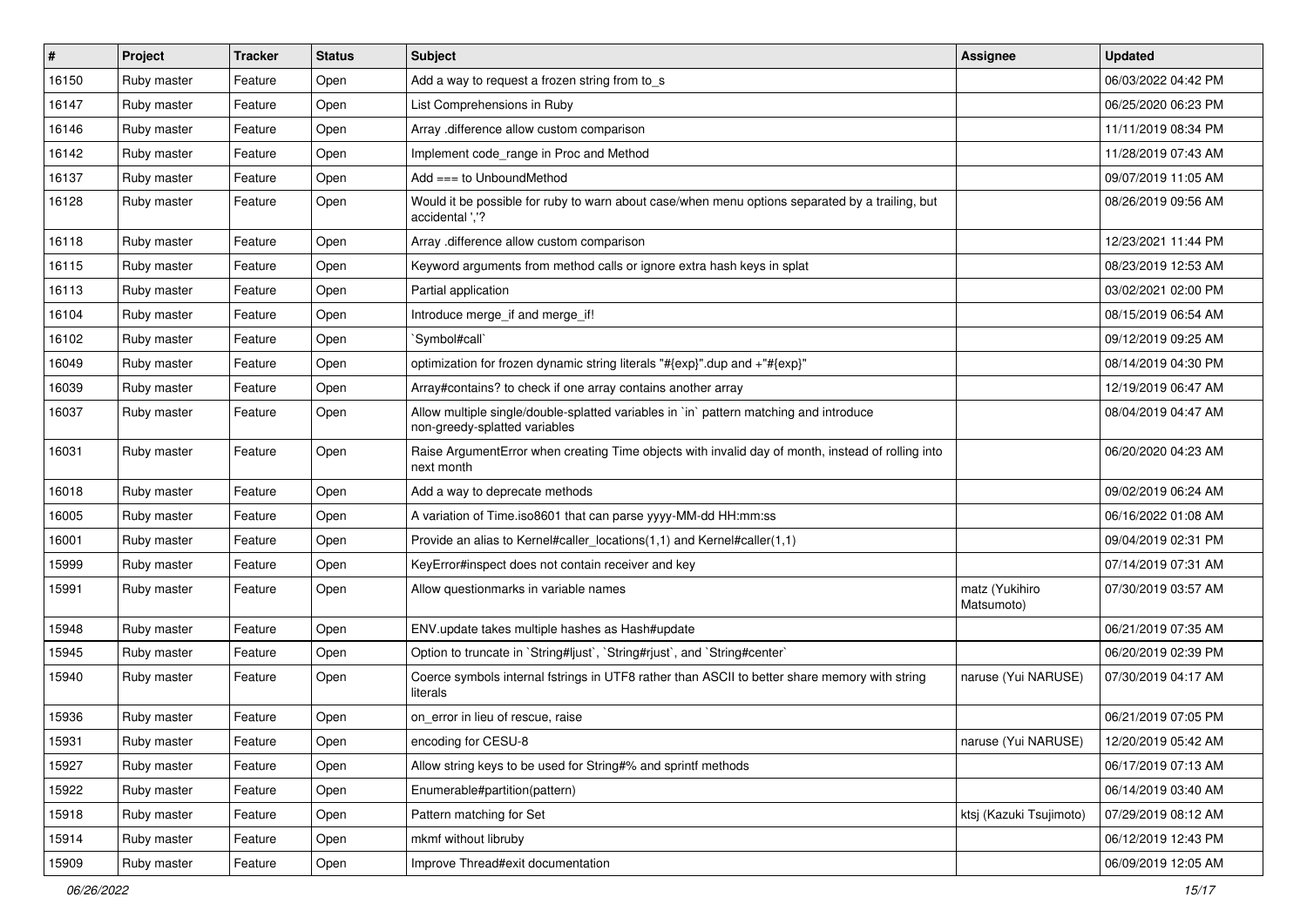| $\sharp$ | Project     | <b>Tracker</b> | <b>Status</b> | <b>Subject</b>                                                                   | Assignee                            | <b>Updated</b>      |
|----------|-------------|----------------|---------------|----------------------------------------------------------------------------------|-------------------------------------|---------------------|
| 15899    | Ruby master | Feature        | Open          | String#before and String#after                                                   |                                     | 11/04/2019 08:57 PM |
| 15881    | Ruby master | Feature        | Open          | Optimize deconstruct in pattern matching                                         | ktsj (Kazuki Tsujimoto)             | 12/25/2019 04:28 AM |
| 15879    | Ruby master | Feature        | Open          | Proposal: Time#to i accepts : unit keyword                                       |                                     | 07/29/2019 07:32 AM |
| 15864    | Ruby master | Feature        | Open          | Proposal: Add methods to determine if it is an infinite range                    |                                     | 08/22/2019 07:36 AM |
| 15861    | Ruby master | Feature        | Open          | Correctly parse `file:c:/path/to/file` URIs                                      |                                     | 05/18/2019 10:58 PM |
| 15854    | Ruby master | Feature        | Open          | Tracing instance variable assignment                                             | ko1 (Koichi Sasada)                 | 07/29/2019 07:13 AM |
| 15840    | Ruby master | Feature        | Open          | configuration path search                                                        |                                     | 05/11/2019 01:24 PM |
| 15837    | Ruby master | Feature        | Open          | Module#name_components                                                           | matz (Yukihiro<br>Matsumoto)        | 05/08/2019 10:29 AM |
| 15833    | Ruby master | Feature        | Open          | Some refactors for shared-root array                                             |                                     | 07/29/2019 07:13 AM |
| 15824    | Ruby master | Feature        | Open          | respond to pattern for pattern match                                             |                                     | 10/06/2019 07:56 AM |
| 15817    | Ruby master | Feature        | Open          | Warnings for undef_method and remove_method on initialize()                      |                                     | 05/02/2019 09:11 AM |
| 15815    | Ruby master | Feature        | Open          | Add option to raise NoMethodError for OpenStruct                                 | marcandre (Marc-Andre<br>Lafortune) | 09/28/2020 02:11 AM |
| 15811    | Ruby master | Feature        | Open          | Propsing new method for comparing equality of 2 (float) numbers relatively       |                                     | 07/29/2019 04:40 PM |
| 15804    | Ruby master | Feature        | Open          | A generic method to resolve the indexing on a sequence                           |                                     | 04/28/2019 12:54 PM |
| 15781    | Ruby master | Feature        | Open          | Unify Method List Introspection?                                                 |                                     | 04/21/2019 11:16 PM |
| 15778    | Ruby master | Feature        | Open          | Expose an API to pry-open the stack frames in Ruby                               | ko1 (Koichi Sasada)                 | 08/29/2019 06:24 AM |
| 15734    | Ruby master | Feature        | Open          | Parsing of shorthand IPv4 addresses compatible with inet_aton                    |                                     | 03/28/2019 05:50 PM |
| 15724    | Ruby master | Feature        | Open          | Optionally suppress output from IRB for assignment expressions                   |                                     | 03/27/2019 08:43 PM |
| 15721    | Ruby master | Feature        | Open          | optimize comparison of special const                                             |                                     | 03/22/2019 06:25 AM |
| 15668    | Ruby master | Feature        | Open          | stdlib: Date - Time should return the difference in days                         |                                     | 03/15/2019 07:09 AM |
| 15667    | Ruby master | Feature        | Open          | Introduce malloc_trim(0) in full gc cycles                                       |                                     | 11/01/2021 07:32 AM |
| 15663    | Ruby master | Feature        | Open          | Documenting autoload semantics                                                   |                                     | 04/20/2019 01:44 AM |
| 15627    | Ruby master | Feature        | Open          | Appearance of custom singleton classes                                           |                                     | 06/15/2020 10:37 PM |
| 15609    | Ruby master | Feature        | Open          | Kernel#sleep returns Float instead of Integer                                    |                                     | 08/13/2019 04:56 PM |
| 15592    | Ruby master | Feature        | Open          | mode where "autoload" behaves like an immediate "require"                        |                                     | 03/16/2022 09:58 AM |
| 15590    | Ruby master | Feature        | Open          | Add dups to Array to find duplicates                                             |                                     | 02/08/2019 10:00 AM |
| 15588    | Ruby master | Feature        | Open          | String#each_chunk and #chunks                                                    |                                     | 12/25/2019 04:28 AM |
| 15580    | Ruby master | Feature        | Open          | Proposal: method addition to class String called .indices (String#indices)       |                                     | 07/29/2020 01:54 AM |
| 15571    | Ruby master | Feature        | Open          | Add methods: iroot, root, and roots                                              |                                     | 01/30/2019 06:17 PM |
| 15565    | Ruby master | Feature        | Open          | Circular dependency warnings - suggestions/ideas to improve the output from ruby |                                     | 01/25/2019 11:36 PM |
| 15563    | Ruby master | Feature        | Open          | #dig that throws an exception if a key doesn't exist                             |                                     | 02/17/2020 08:42 AM |
| 15562    | Ruby master | Feature        | Open          | 'String#split' option to suppress the initial empty substring                    |                                     | 01/28/2019 03:32 AM |